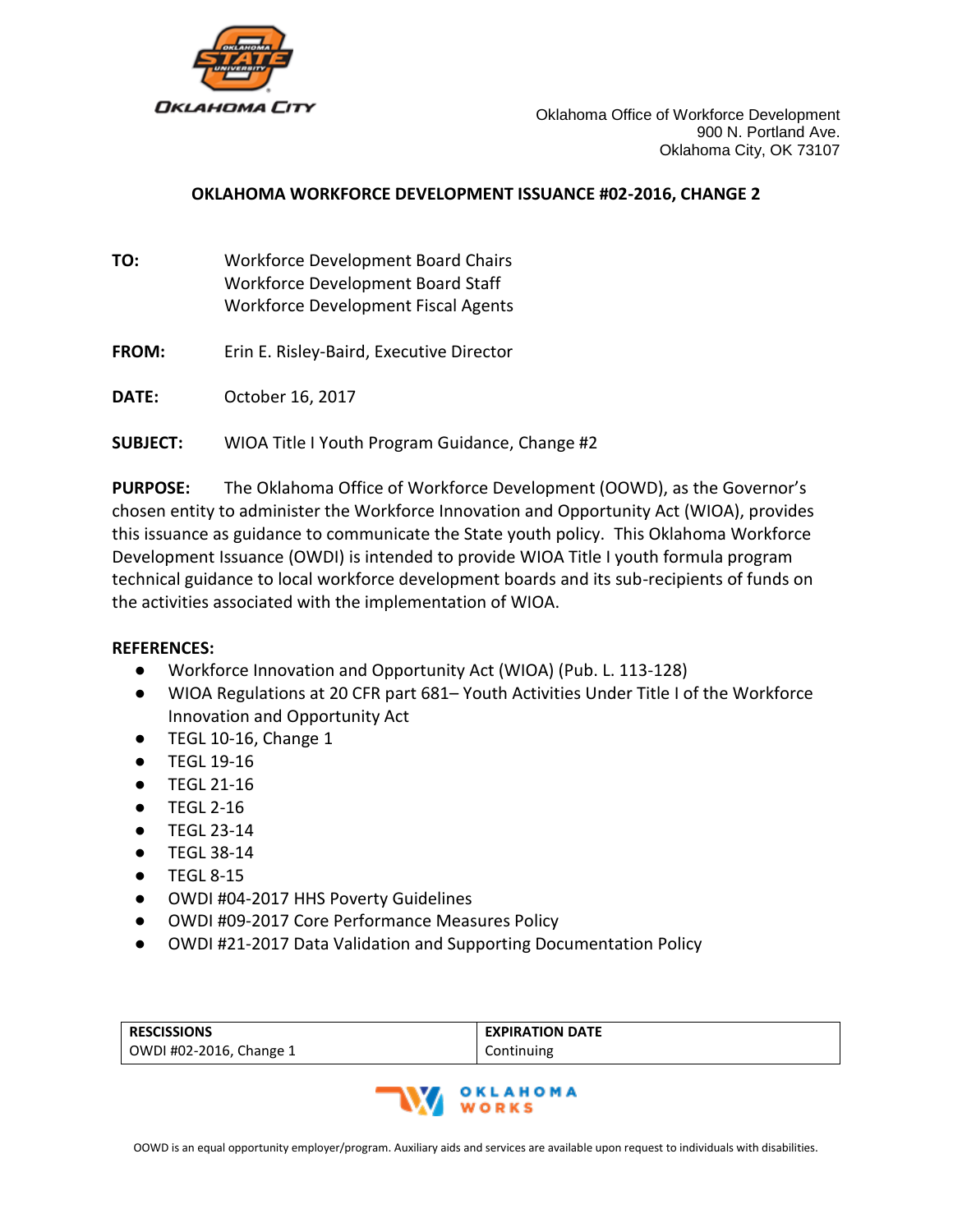**MESSAGE:** WIOA outlines a broader youth vision that supports an integrated service delivery system and provides a framework through which states and local areas can leverage other Federal, State, Local, and philanthropic resources to support in-school youth (ISY) and out-ofschool youth (OSY). WIOA affirms the Department of Labor's commitment to providing highquality services for all youth and young adults, beginning with career exploration and guidance, continued support for educational attainment, opportunities for skills training in in-demand industries and occupations, such as pre-apprenticeships or internships, and culminating with a good job along a career pathway, enrollment in post-secondary education, or a Registered Apprenticeship. All of the Department's youth-serving programs continue to promote evidencebased strategies to assist in achieving high-levels of performance, accountability, and quality in preparing young people for the workforce.

#### **Funding Requirements and Priorities**

WIOA shifts the primary focus of the Title I youth formula program to support the educational and career success of out-of-school youth (OSY) with an expectation that the shift in focus will result in a reconnection of out-of-school youth such as high school dropouts to education and jobs. The OSY focus is evident in the requirement that a minimum of 75 percent (75%) of WIOA youth funds be spent on OSY.

The minimum 75 percent (75%) OSY expenditure applies to local workforce development area (LWDA) funds and funds reserved by the Governor. However, only those statewide funds spent on direct services to youth are subject to the OSY expenditure requirement. Funds spent on statewide youth activities that do not provide direct services to youth, such as most of the required statewide youth activities listed in WIOA section 129(b)(1), are not subject to the OSY expenditure requirement. Further, the 75 percent expenditure rate is a minimum requirement; therefore, the local areas may spend up to 100 percent of their local area youth funds on OSY if they choose.

Oklahoma was able to seamlessly shift its focus to OSY, as the LWDAs already had strategies in place targeting the OSY population prior to WIOA becoming public law. WIOA youth programs will provide a needed continuum of services to help disconnected youth navigate between the educational and workforce systems.

WIOA funding allows the delivery of services that prepare youth for post-secondary education and employment opportunities, attainment of education and/or skills training credentials, and obtainment of employment with career opportunities. To accomplish this, each youth must be assessed to determine skills, interests, needs, and personal goals in order to create an Individual Service Strategy (ISS). The assessment is accomplished in collaboration with the youth to expand the youth's awareness and understanding of the local economy, educational opportunities, and available community resources. The ISS must be coordinated around 14 youth elements, which must be made available to every youth participant. Local programs may leverage partner resources to provide program elements as long as the activity is closely connected and coordinated with the WIOA youth program to ensure the activity is of high quality, and beneficial to the youth participant.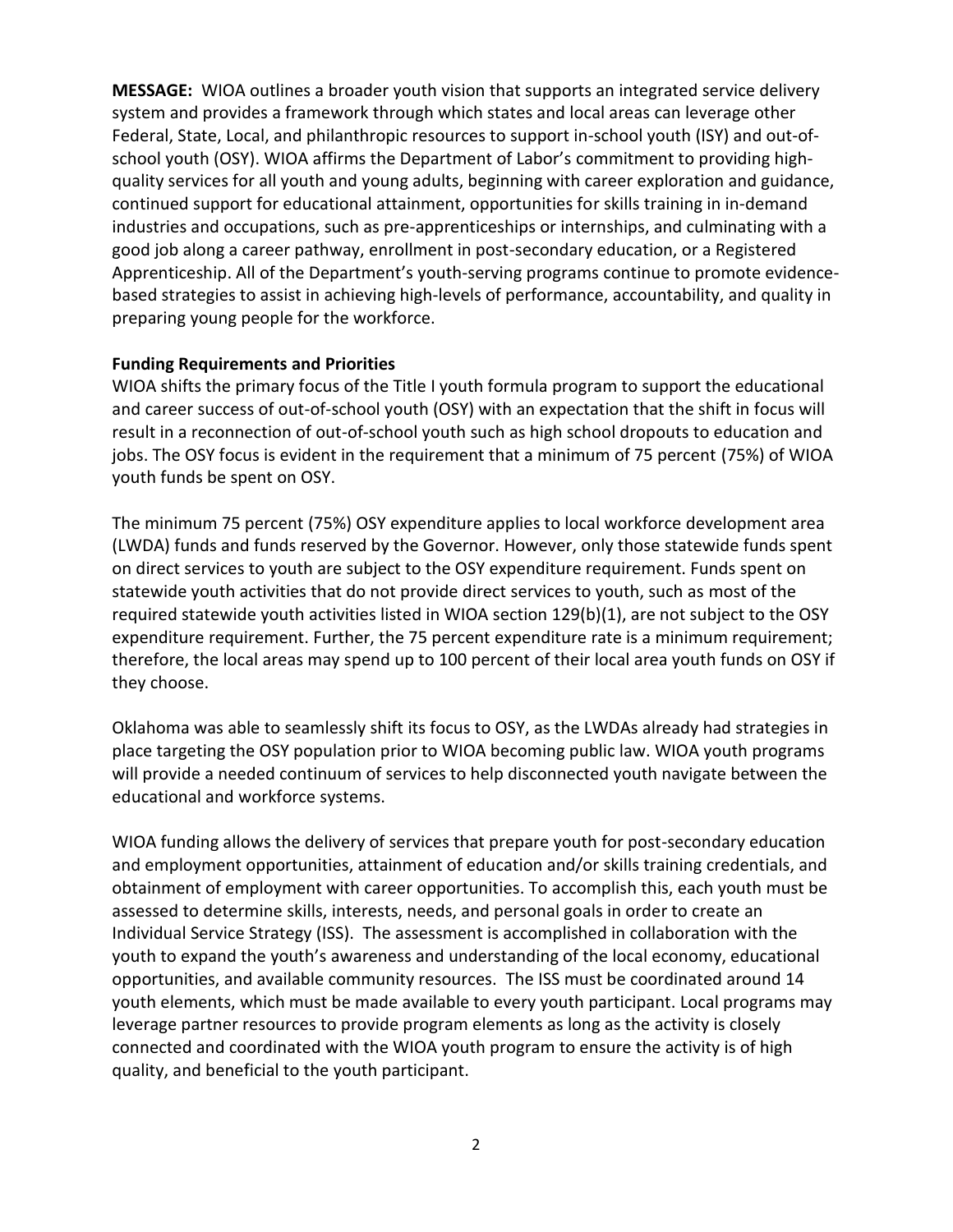#### **Additional Priorities and Other Key Changes under WIOA**

#### **Work Experience:**

WIOA includes a major focus on providing youth with work experience opportunities while requiring that local areas spend a minimum of 20 percent (20%) of the youth funds on this specific program element. Not less than 20 percent (20%) of youth funds allocated to the local area, minus the local area expenditures for administration, must be used to provide paid and unpaid work experiences. Funds spent on work experience must be tracked at the local level and reported on a monthly basis to the Oklahoma Office of Workforce Development (OOWD) for subsequent quarterly reporting to the Department of Labor.

A new reporting line item for work experience expenditures was added to the Local Youth ETA-9130 (B). Activities to be considered in this reporting line item include paid and unpaid work experiences for both in-school and out-of-school youth. This may include summer employment opportunities and other employment opportunities available throughout the school year, preapprenticeship programs, internships and job shadowing, and OJT opportunities (WIOA sec. 129 (c)(2)(C)). See TEGL 2-16 for more details on local youth financial reporting.

#### **Two new definitions of low income for youth**:

A youth living in a high-poverty area and a youth (ISY only) who receives or is eligible to receive a free or reduced-price lunch under the Richard B. Russell National School Lunch Act are considered low-income under WIOA. When a school does not use individual eligibility criteria to determine who is eligible for free or reduced-price lunch, entire school receipt of free or reduced price lunch must not be used to determine WIOA low-income status for ISY.

## **Income when determining a youth's low-income status:**

The definition of what counts as income when determining a youth's low-income status has changed under WIOA. Under WIOA, there is no exclusion of payments for unemployment compensation, child support payments, and old-age survivor's insurance benefits from the income calculations for determining if an individual is low-income. These exclusions that were previously provided under WIA sec. 101(25) no longer apply.

## **Circumstances where only the youth's income is considered:**

OSY with a disability are not required to be low-income. For ISY with a disability, the youth's own income, rather his or her family's income, must meet the low-income definition and not exceed the higher of the poverty line or 70 percent of the LLSIL.

Additionally, if an individual is not living in a single residence with other family members; that individual is not a member of a family for the purpose of WIOA income calculations. 20 CFR § 675.300 defines family as "two or more persons related by blood, marriage, or decree of court, who are living in a single residence, and are included in one or more of the following categories:

- $\triangleright$  A married couple and dependent children;
- $\triangleright$  A parent or guardian and dependent children; or
- $\triangleright$  A married couple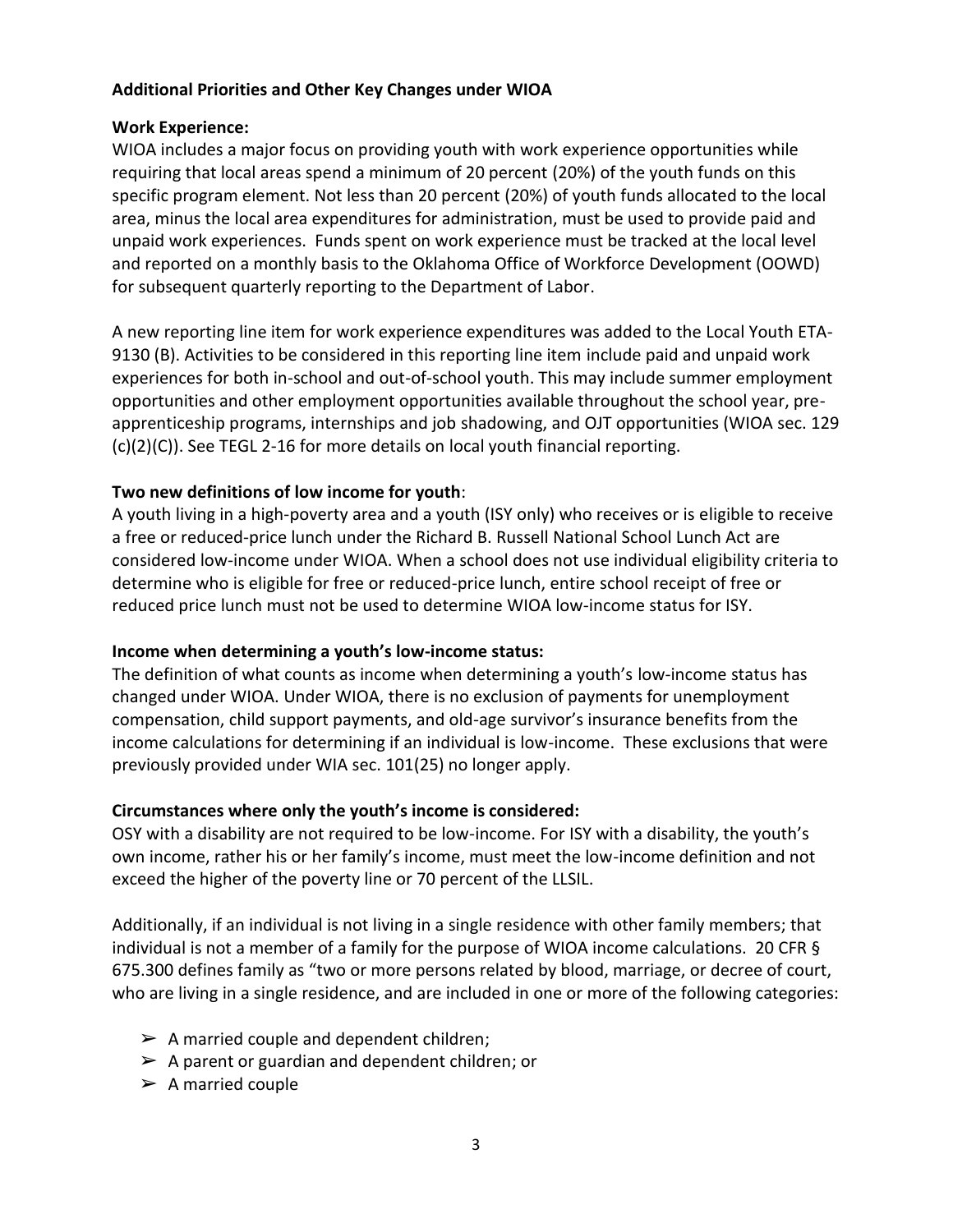#### **Age eligibility is:**

Ages 16-24 for OSY; and ages 14-21 for ISY. Under WIOA, the OSY age of eligibility increased up to 24 with a focus on reaching more disconnected youth.

#### **Exception for youth with disabilities:**

There is one exception to age eligibility for youth attending school. Youth with a disability who have an Individualized Education Program (IEP) may be enrolled as ISY after the age of 21. This allows youth with disabilities to be served by the K-12 public school system beyond the age of 21. Such youth may only be enrolled as ISY up to the age allowed by *Oklahoma Law Section 168. Student of Legal Age- Completion of Twelfth Grade* to receive secondary education services.

#### **Out-of-School Youth and In-School Youth Eligibility Barriers now include:**

An individual with a disability was added to the list of barriers for eligibility; and it applies to both OSY and ISY youth.

#### **Additional barrier for OSY:**

A youth who is within the age of compulsory school attendance, but has not attended school for at least the most recent complete school year calendar quarter is a new barrier under WIOA. Please not that a "school year calendar quarter is based on how a local school district defines its school year quarters. In cases where schools do not use quarters, local programs must use calendar year quarters."

#### **Limitation of the "requires additional assistance" barrier for In-school Youth**:

The State has established the definitions and eligibility documentation requirements for the criteria, *"an individual who requires additional assistance to enter or complete an educational program or to secure or hold employment."* Not more than five percent (5%) of ISY in a given program year can be eligible based on this barrier. See ISY and OSY barrier discussions further in the policy.

#### **Partnering***:*

When available, the State of Oklahoma and DOL encourages local programs to partner with existing local, State, or national entities that can provide program elements at no cost to the local youth program.

#### **Braiding funds**:

Braiding funds is a high priority under WIOA and occurs when different funding streams are used together to support different needs for the same customer. It allows a WIOA youth program to provide more comprehensive services to participants while maximizing partner resources available to assist youth. For example, The Title I WIOA Youth program and the WIOA Title II Adult Education program can provide complementary services to youth and can be used together (braided) to serve eligible youth ages 16-24 where each program's age eligibility overlaps. When used together, these two funding sources can increase the capacity of programs to help young adults meet their employment and educational goals.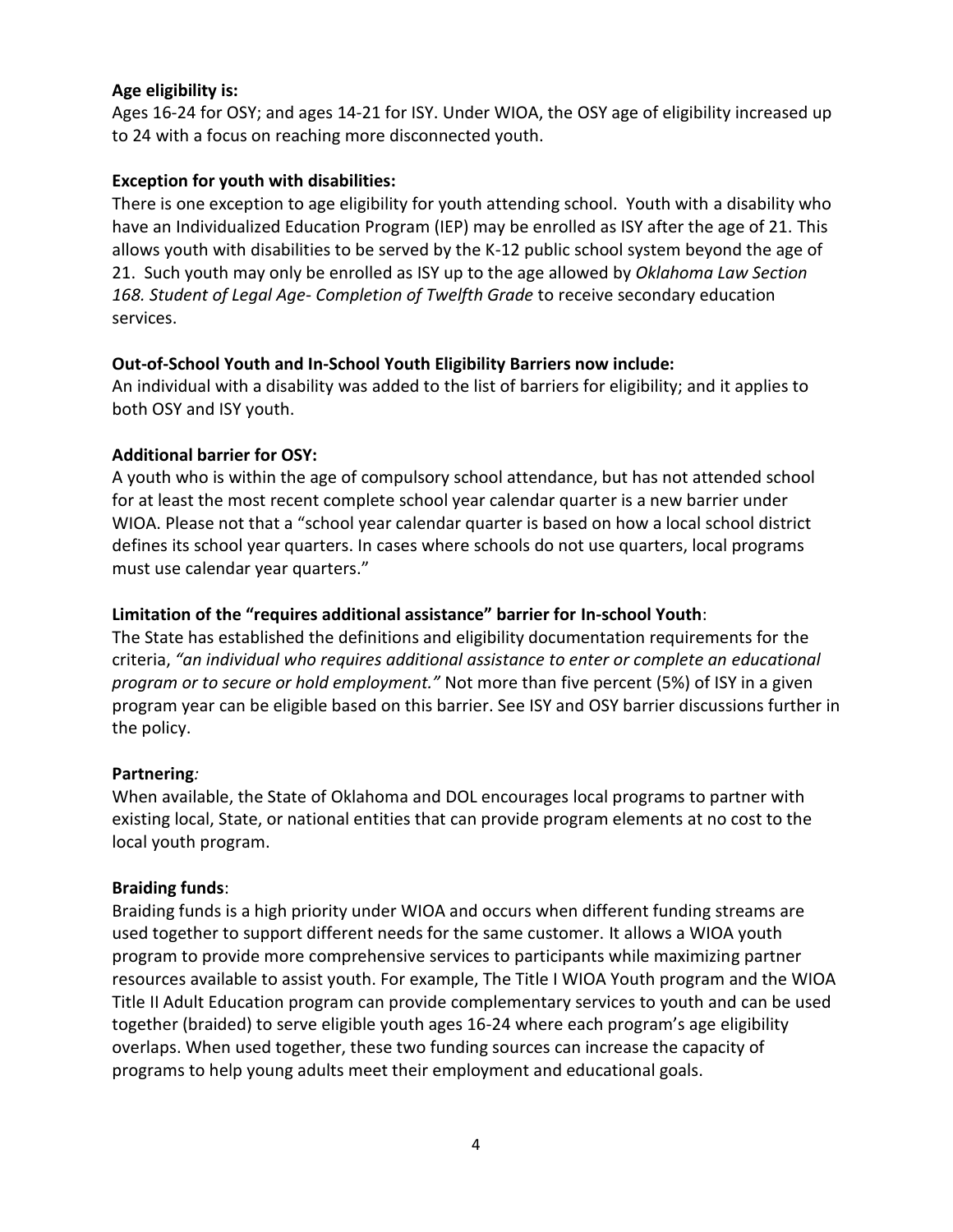## **Incentive payments to youth participants:**

Incentive payments to youth participants are permitted for recognition and achievement directly tied to training activities and work experiences. Such incentives for achievement could include improvements marked by testing or other successful outcomes. DOL has also clarified that incentives are not allowed for activities such as recruitment, submitting eligibility documentation, or just simply showing up for the program. You are allowed to pay incentives to WIOA ISY and OSY for milestones such as receiving a high school diploma or high school equivalency or other acceptable credentials. Also, the work experience incentive must be directly tied to the completion of work experience.

While incentive payments are allowable under WIOA, the incentives must be in compliance with the Cost Principles in 2 CFR part 200. For example, Federal funds must not be spent on entertainment costs. Therefore, incentives must not include entertainment, such as movie or sporting event tickets or gift cards to movie theaters or other venues whose sole purpose is entertainment. Additionally, there are requirements related to internal controls to safeguard cash, which also apply to safeguarding of gift cards, which are essentially cash.

## **Option to establish a Youth Council or Standing Youth Committee:**

WIOA provides flexibility to address the difficulty that some local areas faced under the Workforce Investment Act (WIA) in maintaining the required Youth Council partnerships. DOL strongly encourages Local WDBs to establish Standing Youth Committees to provide information and to assist with planning, operational, and other issues relating to the provision of services to youth.

Seven specific responsibilities that a Standing Youth Committee, under the direction of the LWDB, may undertake in accordance with 20 CFR 681.120 are as follows:

- $\triangleright$  Recommend policy direction to the Local WDB for the design, development, and implementation of programs that benefit all youth;
- $\triangleright$  Propose the design and Service Delivery of a comprehensive community workforce development system to ensure a full range of services and opportunities for all youth, including disconnected youth;
- $\triangleright$  Suggest ways to leverage resources and coordinate services among schools, public programs, and Community-Based Organizations (CBOs) serving youth;
- $\triangleright$  Offer ways to coordinate youth services and put forward eligible youth service providers;
- $\triangleright$  Provide ongoing leadership and support for continuous quality improvement for local youth programs;
- $\triangleright$  Assist with planning, operational, and other issues relating to the provision of services to youth;
- $\triangleright$  Oversee eligible youth providers, as well as other youth program oversight responsibilities.

Regarding the final bullet point, a Standing Youth Committee may only assume oversight responsibilities if so delegated by the Local WDB after consultation with the Chief Local Elected Official (CLEO) of the local area. If the Local WDB establishes a Standing Youth Committee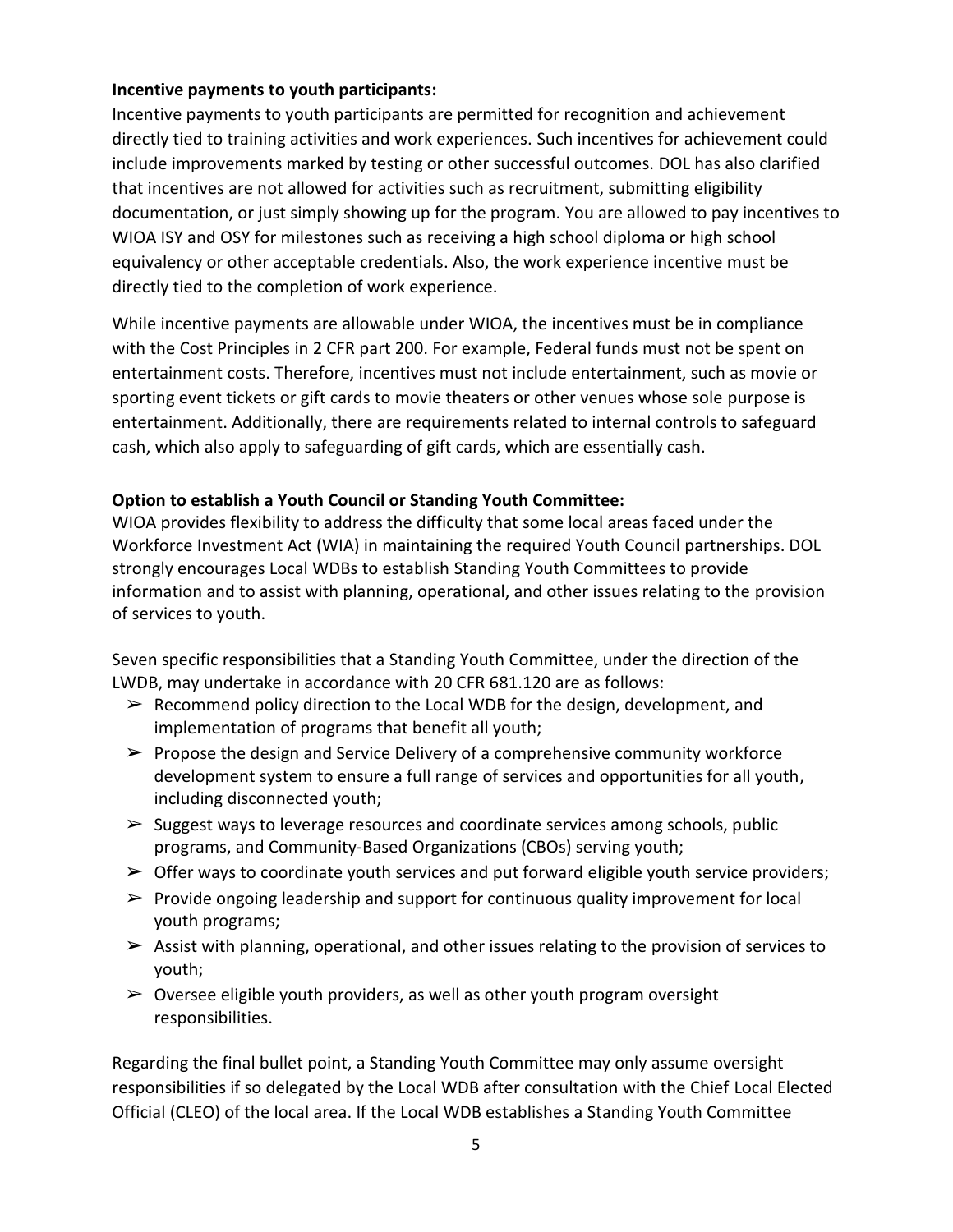under § 681.100 it may assign the committee the function of selecting of grants or contracts. Otherwise, the Local WDB maintains oversight responsibilities.

WIOA calls for customer-focused services based on the needs of the individual participant directly linking the participant to the Individual Service Strategy (ISS) and intimately involves the participant in the design and implementation of services so the youth voice is represented and his or her needs are being met.

## **Program Design and Service Delivery**

The design framework services of local youth programs must:

■ Provide for an objective assessment of each youth participant that meets the requirements of WIOA sec. 129(c)(1)(A), which includes a review of the academic and occupational skill levels, as well as the service needs and strengths, of each youth for the purpose of identifying appropriate services and career pathways for participants.

Objective Assessments Includes a review of:

- $\triangleright$  Basic Skills;
- $\triangleright$  Occupational Skills;
- $\triangleright$  Prior Work Experience;
- $\triangleright$  Employability;
- ➢ Interests;
- $\triangleright$  Aptitudes;
- $\triangleright$  Supportive Service Needs; and
- $\triangleright$  Developmental Needs.

Assessments must also consider a youth's strengths rather than just focusing on areas that need improvement.

Local programs must use valid and reliable assessment instruments and provide reasonable accommodations to youth with disabilities in the assessment process in making this determination.

Local programs may use previous basic skills assessment results if such previous assessments have been conducted within the past six months.

- Include an Individual Service Strategy (ISS) designed for youth, which is jointly developed by the youth and the case manager. The ISS must:
	- $\triangleright$  Be based on the individual needs of the youth participant;
	- $\triangleright$  Be directly linked to one or more indicators of performance described below:
		- Employment Rate 2nd Quarter After Exit;
		- Employment Rate 4th Quarter After Exit;
		- Median Earnings 2nd Quarter After Exit;
		- Credential Attainment;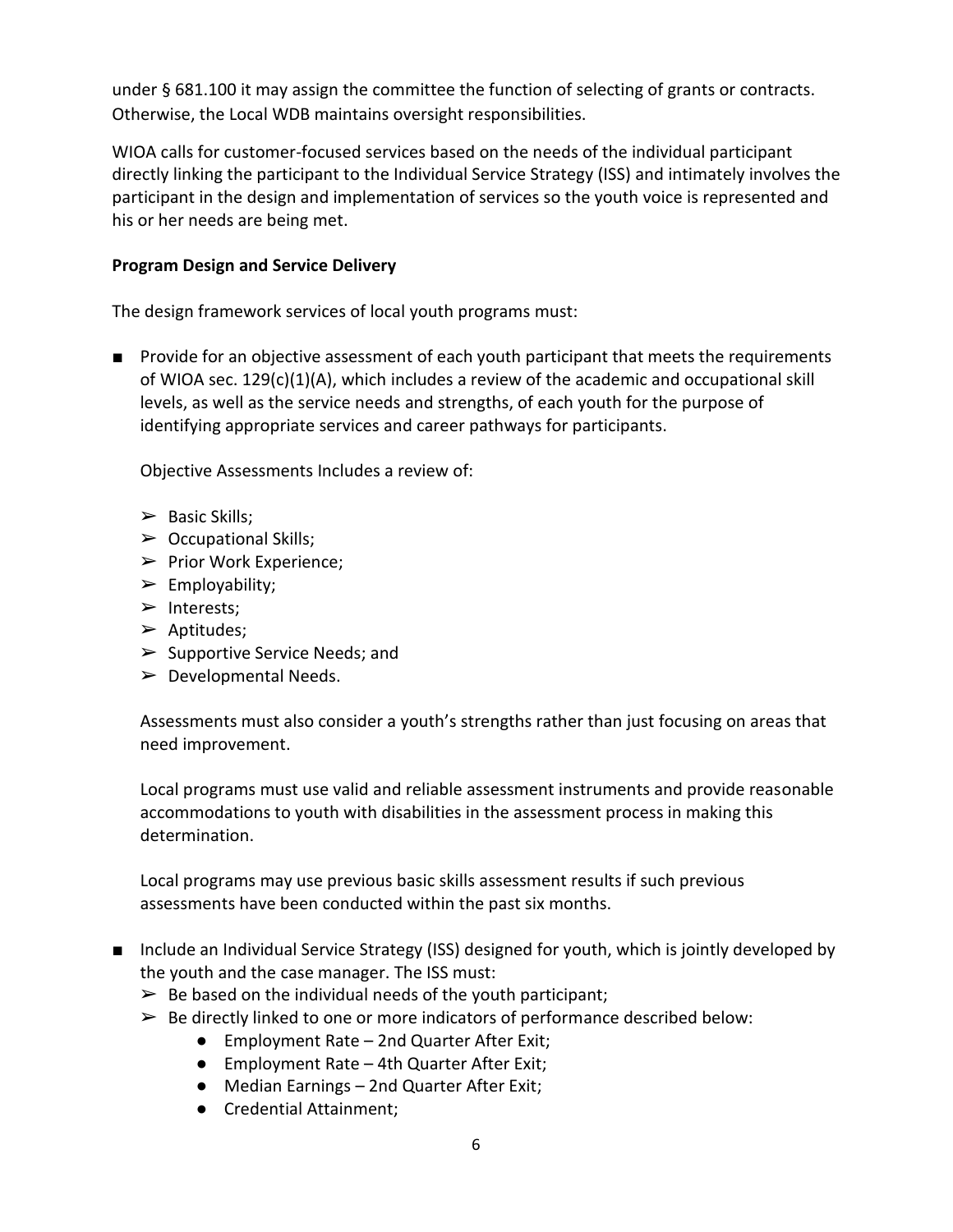- Measurable Skill Gains; and
- Effectiveness in Serving Employers.
- $\triangleright$  Identify career pathways that include education and employment goals;
- $\triangleright$  Consider career planning and the results of the objective assessment;
- $\triangleright$  Prescribe achievement objectives and services for the participant.
- Provide case management to youth participants, including follow-up services; and
- Ensure that WIOA youth service providers meet the referral requirements in WIOA sec. 129(c)(3)(A) for all youth participants, including:
	- $\triangleright$  Providing these participants with information about the full array of applicable or appropriate services available through the Local WDBs or other eligible providers, or one-stop partners;
	- $\triangleright$  Referring these participants to appropriate training and educational programs that have the capacity to serve them either on a sequential or concurrent basis;
	- $\triangleright$  Youth who apply for enrollment in a program of WIOA youth activities and either does not meet the enrollment requirements for that program or cannot be served by that program. The eligible training provider of that program must ensure that the youth is referred for further assessment, if necessary, or referred to appropriate programs to meet the skills and training needs of the youth.

## **Youth Eligibility and Program Enrollment (OKJobMatch)**

There is no self-service concept for the WIOA youth program. Every individual receiving services as a WIOA youth must meet ISY or OSY eligibility criteria and formally enroll in the program.

The following individuals are not participants:

- $\triangleright$  Individuals who only use the self-service system;
- $\triangleright$  Individuals who receive information-only services or activities, which provide readily available information that does not require an assessment by a staff member of the individual's skills, education, or career objectives.

## **Participant:**

For the title I Youth program, a participant is a reportable individual who has satisfied all applicable program requirements for the provision of services, including eligibility determination, an objective assessment, and development of an individual service strategy, and received at least 1 of the 14 WIOA Youth program elements identified in sec. 129(c)(2) of WIOA.

Every youth participant must be enrolled to participate in the youth program. Youth receiving services under WIOA youth must meet ISY or OSY eligibility criteria and formally enroll in the program as follows:

All WIOA youth must provide documentation of basic eligibility: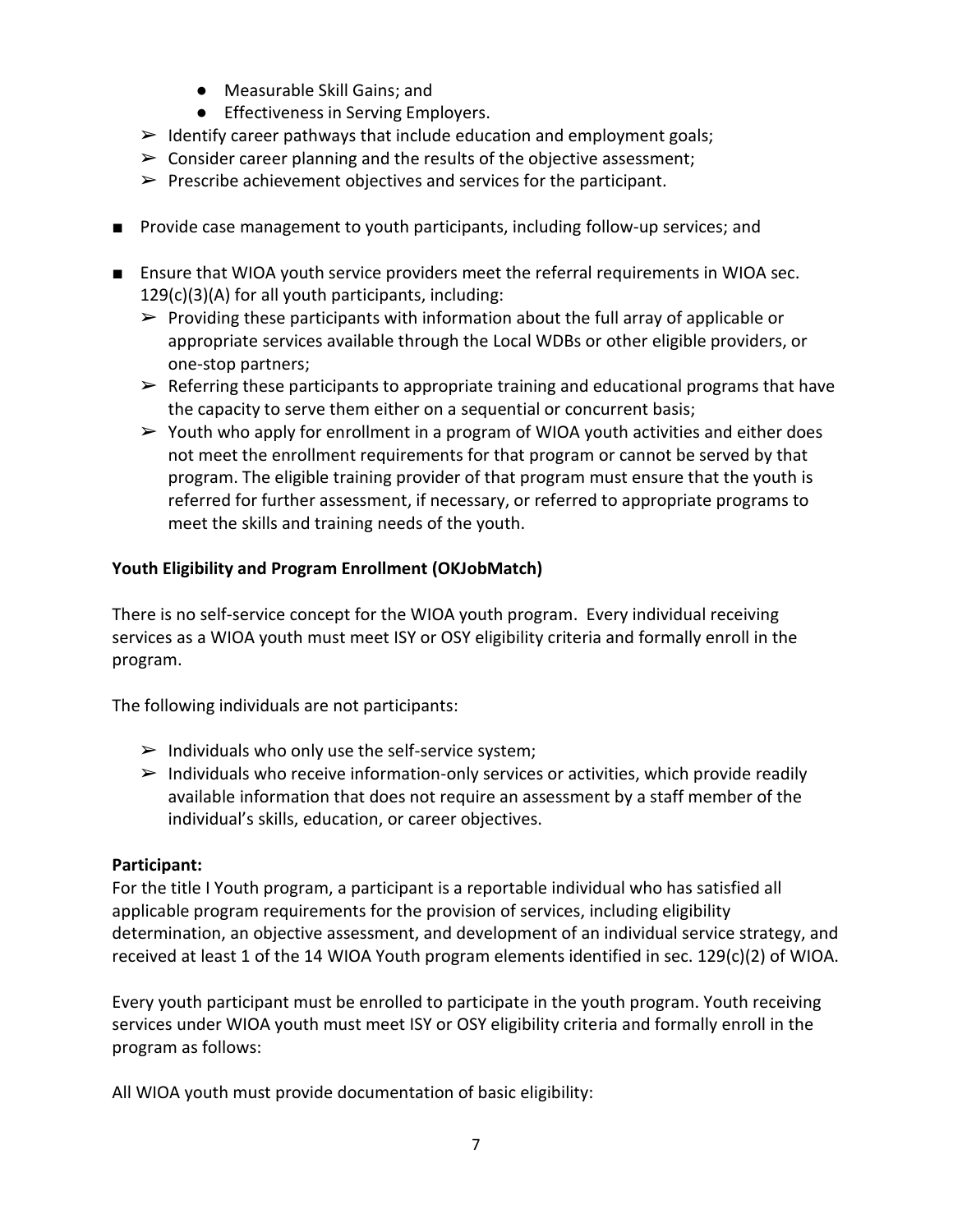- $\triangleright$  Age/Date of Birth;
- $\triangleright$  Selective Service Registration (if applicable); and
- $\blacktriangleright$  Eligibility to Work in the United States;

The point of program participation does not begin until after the youth is determined eligible:

- $\triangleright$  An eligibility determination
- $\triangleright$  The provision of an objective assessment;
- $\triangleright$  Development of an Individual Service Strategy;
- $\triangleright$  Participation in any of the 14 WIOA youth program elements.

When an individual has satisfied all applicable program requirements for the provision of services, including eligibility determination, an objective assessment, development of an individual service strategy, and received one of the 14 WIOA Youth program elements, he or she is considered a participant. Please remember that all youth program elements, except follow-up services, trigger participation following eligibility determination, an objective assessment, and completion of the individual service strategy. For more information on eligibility and documentation requirements, please see OWDI #21-2017 Data Validation and Supporting Documentation Policy.

#### **Determination of School Status:**

- $\triangleright$  School status is determined at the time of program enrollment;
- $\triangleright$  Must be based on the status at the time the eligibility determination portion of program enrollment is made;
- $\triangleright$  School status remains the same throughout the youth's participation in the WIOA youth program;
- $\triangleright$  School status is critical as it determines how a youth's expenditure will be reported.

## **Definition of "School" for out-of-school and in-school youth eligibility determination:**

The Department of Labor does not consider the following to be schools:

- ➢ Adult Education Under Title II of WIOA;
- $\triangleright$  YouthBuild;
- $\triangleright$  Job Corps;
- ➢ Dropout Re-Engagement Programs; and
- $\blacktriangleright$  High School Equivalency Programs.

However, there is one exception. Youth attending high school equivalency (HSE) programs, including those considered to be dropout re-engagement programs, funded by the public K–12 school system that are classified by the school system as still enrolled in school are considered ISY.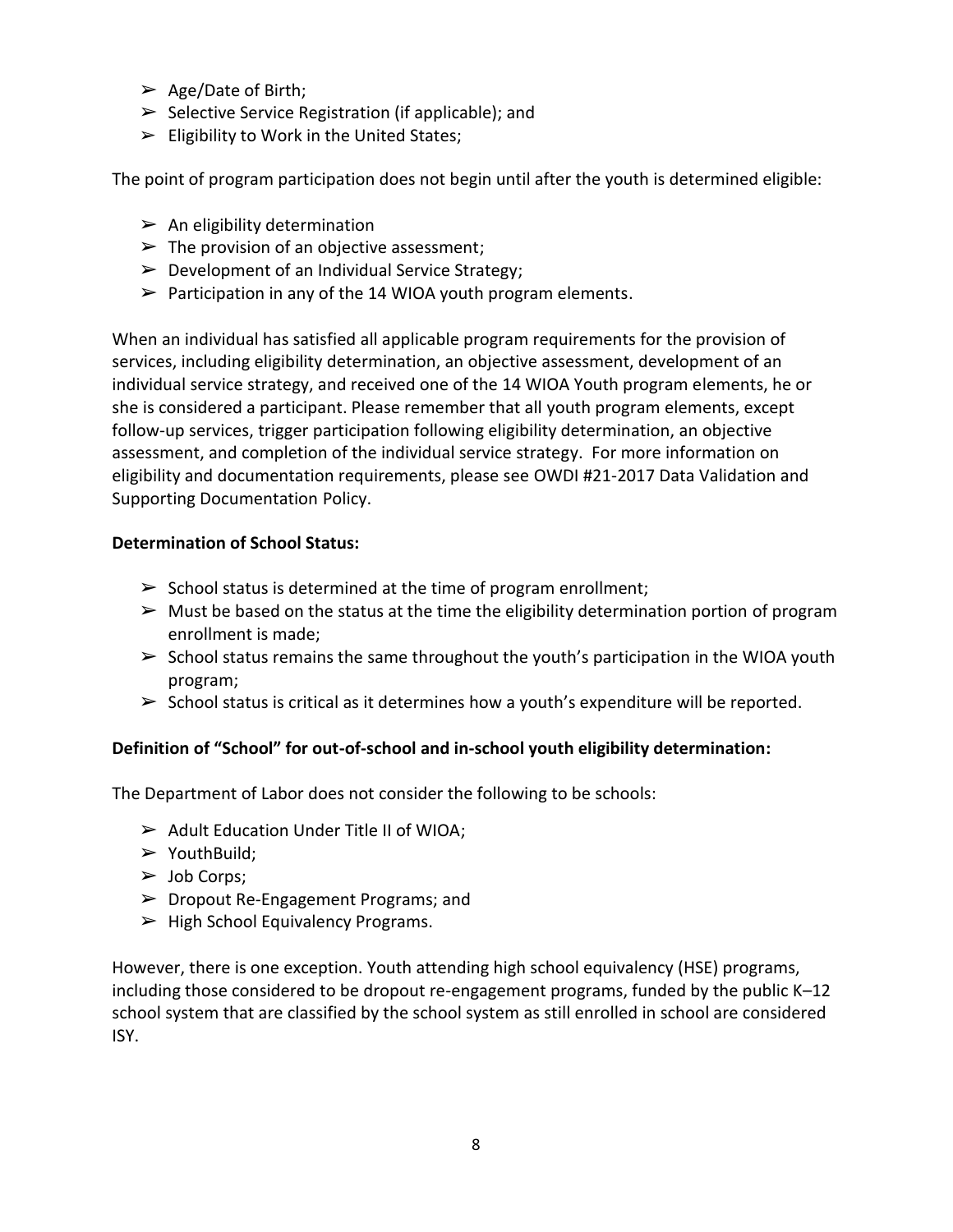## **Out-of-School Youth Eligibility**

Under WIOA, an out-of-school (OSY) youth is an individual who is:

- $\triangleright$  Not attending any school (as defined under State law, Oklahoma Code, Title 70-1-106);
- $\triangleright$  Not younger than age 16 or older than age 24 at time of enrollment (16 to 24 years of age).

Because age eligibility is based on age at enrollment, out-of-school youth participants may continue to receive services beyond the age of 24 once they are enrolled in the program as long as he or she is receiving at least one program element other than follow-up services. However, it may be appropriate to also enroll the youth in the adult worker program to maximize program resources designed to meet the needs of the individual.

## **Out-of-School youth must also have one or more of the following barriers:**

1. A school dropout;

2. A youth who is within the age of compulsory school attendance, but has not attended school for at least the most recent complete school year calendar quarter. School year calendar quarter is based on how a local school district defines its school year quarters. In cases where schools do not use quarters, local programs must use calendar year quarters;

3. A recipient of a secondary school diploma or its recognized equivalent who is a low-income individual and is either basic skills deficient or an English language learner;

4. An offender;

5. A homeless individual aged 16 to 24 who meets the criteria defined in sec. 41403(6) of the Violence Against Women Act of 1994 (42 U.S.C. 14043e–2(6)), a homeless child or youth aged 16 to 24 who meets the criteria defined in sec. 725(2) of the McKinney-Vento Homeless Assistance Act (42 U.S.C.11434a(2)) or a runaway;

6. An individual in foster care or who has aged out of the foster care system or who has attained 16 years of age and left foster care for kinship guardianship or adoption, a child eligible for assistance under sec. 477 of the Social Security Act (42 U.S.C. 677), or in an out-of-home placement;

7. An individual who is pregnant or parenting;

8. An individual with a disability; or

9. A low-income individual who requires additional assistance to enter or complete an educational program or to secure or hold employment as follows:

- $\triangleright$  A youth with a parent or legal guardian that is currently or previously incarcerated for a felony conviction;
- $\triangleright$  A youth with a parent or legal guardian who lacks a high school diploma or GED;
- $\triangleright$  A youth who attends or has attended chronically under performing schools listed as a priority or targeted intervention school on the Oklahoma State Department of Education website http://sde.ok.gov/sde/priority-schools;
- $\triangleright$  A youth between 18-24 years of age with a pattern of Poor Work History. Poor work history includes non-reoccurring employment income and sporadic employment.

The low-income requirement applies only to the following categories of out-of-school youth:

 $\triangleright$  A recipient of a secondary school diploma or its recognized equivalent who is either basic skills deficient or an English language learner; and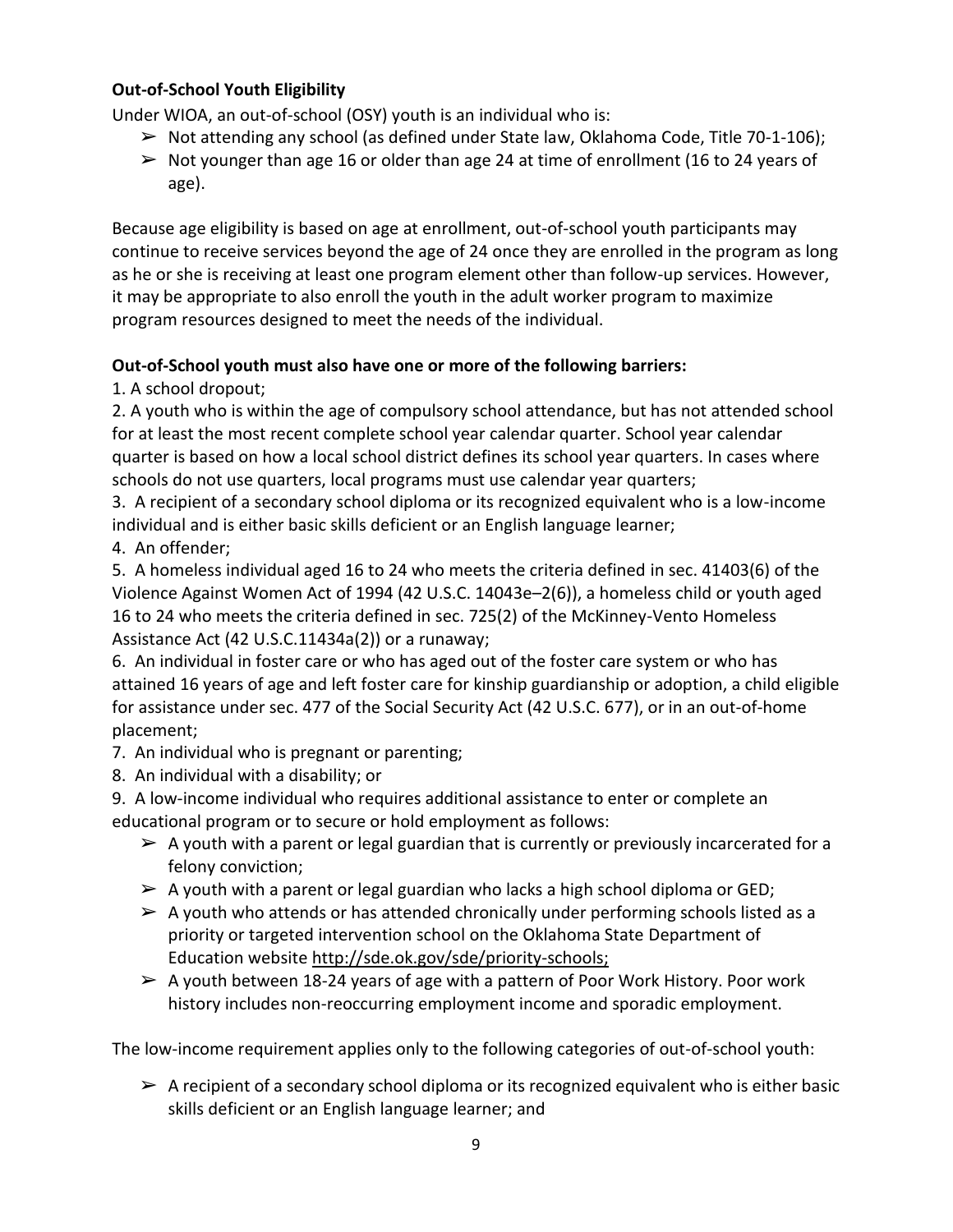$\triangleright$  An individual who requires additional assistance to enter or complete an educational program or to secure or hold employment.

Because not all OSY are required to be low-income, the five percent low-income exception under WIOA is calculated based on the five percent (5%) of youth enrolled in a given program year who would ordinarily be required to meet the low-income criteria.

## **In-School Youth Eligibility**

Under WIOA, an in-school youth (ISY) is an individual who is low income:

- ➢ Attending school (as defined under State law, Oklahoma Code, Title 70-1-106), including secondary and postsecondary school;
- $\triangleright$  Not younger than age 14 or (unless an individual with a disability who is attending school under Oklahoma State Department of Education School Law Book Section 168. Students of Legal Age or Oklahoma Code, Title 70-5-132), older than age 21 at time of enrollment.

Because age eligibility is based on age at enrollment, in-school youth participants may continue to receive services beyond the age of 21 once they are enrolled in the program as long as he or she is receiving at least one program element other than follow-up services. However, it may be appropriate to also enroll the youth in the adult worker program to maximize program resources designed to meet the needs of the individual.

## **In-school youth must also be a low-income individual; and have one or more of the following barriers:**

- 1. Basic skills deficient;
- 2. An English language learner;
- 3. An offender;

4. A homeless individual aged 14 to 21 who meets the criteria defined in sec. 41403(6) of the Violence Against Women Act of 1994 (42 U.S.C. 14043e–2(6)), a homeless child or youth aged 14 to 21 who meets the criteria defined in sec. 725(2) of the McKinney-Vento Homeless Assistance Act (42 U.S.C. 11434a(2)), or a runaway;

5. An individual in foster care or who has aged out of the foster care system or who has attained 16 years of age and left foster care for kinship guardianship or adoption, a child eligible for assistance under sec. 477 of the Social Security Act (42 U.S.C. 677), or in an out-of-home placement;

- 6. An individual who is pregnant or parenting;
- 7. An individual with a disability; or

8. A low-income individual who requires additional assistance to complete an educational program as follows:

- $\triangleright$  A youth with a parent or legal guardian that is currently or previously incarcerated for a felony conviction;
- $\triangleright$  A youth with a parent or legal guardian who lacks a high school diploma or GED;
- $\triangleright$  A youth who attends or has attended chronically underperforming school listed as a priority or targeted intervention school on the Oklahoma State Department of Education website http://sde.ok.gov/sde/priority-schools;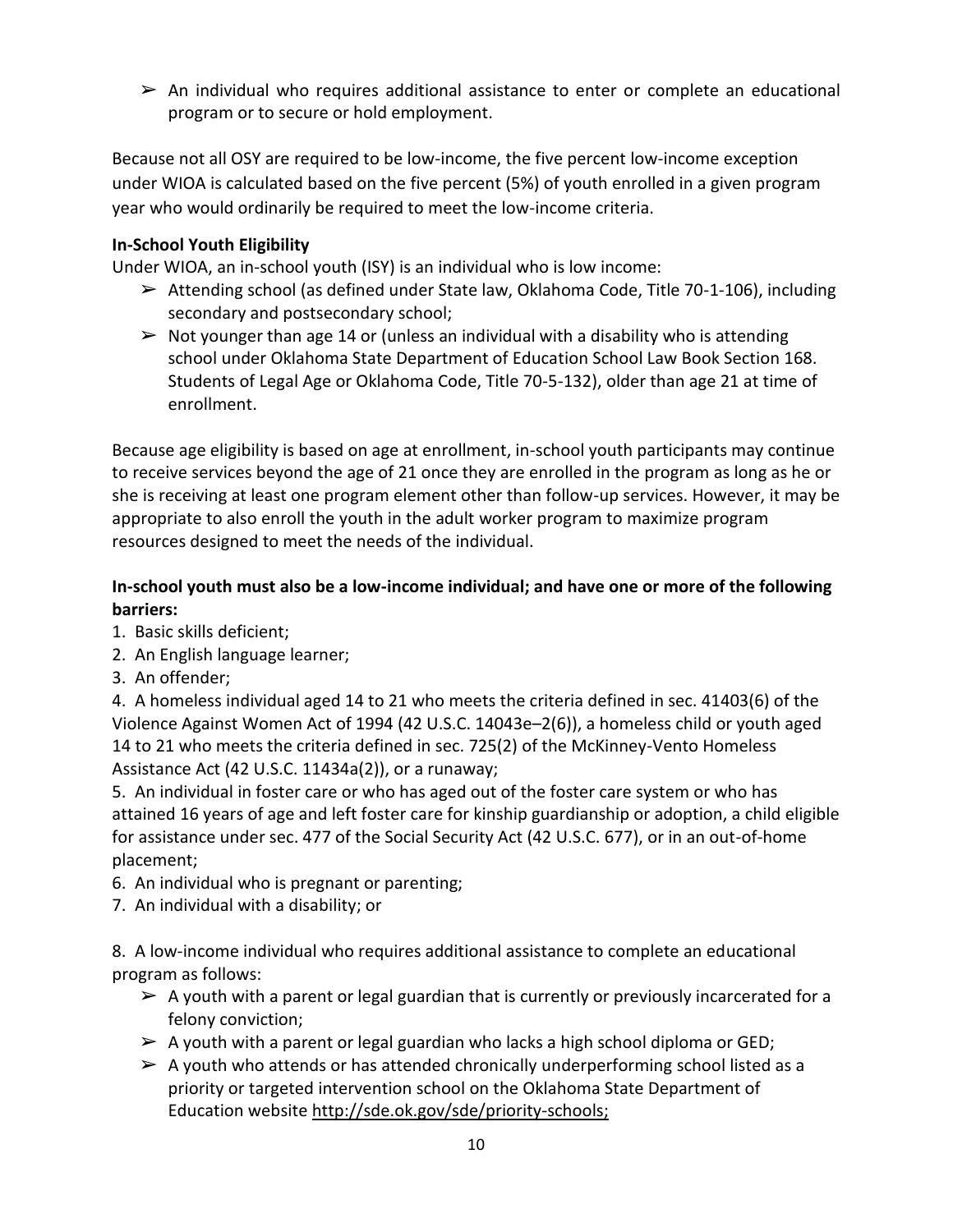$\triangleright$  A youth between 18-21 years of age with a pattern of poor work history. Poor work history includes non-reoccurring employment income, and sporadic employment.

The low-income requirement applies to all ISY unless they are served under the five percent (5%) exception.

Limitation of the "requires additional assistance" barrier for ISY: Not more than five percent (5%) of ISY in a given program year can be eligible based on this barrier.

Please note that under WIOA, the term low-income also includes a youth that lives in a highpoverty area.

#### **High Poverty Area**:

The Workforce Innovation and Opportunity Act (WIOA) Title I Youth Program contains a provision that allows for youth living in a high poverty area to automatically meet the lowincome criterion that is one of the minimum eligibility criteria for all in-school youth, and for two barriers out-of-school youth in the WIOA youth program as referenced above. The WIOA regulations at 20 CFR § 681.260 define high-poverty areas as a Census tract, a set of contiguous Census tracts, an American Indian Reservation, Oklahoma Tribal Statistical Area (as defined by the U.S. Census Bureau), or other tribal land as defined by the Secretary in guidance or county that has a poverty rate of at least 25 percent as set every 5 years using American Community Survey 5-Year data. Instructions on the Census Bureau's American Fact Finder homepage at: https://factfinder.census.gov/faces/nav/jsf/pages/index.xhtml

**Please Note:** Not every area in the Oklahoma Tribal Statistical Area is eligible, just as it is not every Census tract, or county in the country, but rather every Oklahoma Tribal Statistical Area that has a poverty rate of at least 25 percent. The OTSA's poverty rates may or may not have a Native American poverty rate of over 25 percent. Each OTSA poverty rate will have to be determined on an individual, case-by-case basis.

## **Participation in at least 1 of the 14 Program Elements**

WIOA includes 14 program elements, including the original WIA 10 elements condensed into 9, and 5 new program elements. All elements must be included in the WIOA Youth program design. Although these program elements must be made available to all eligible youth participants between the ages of 14-24, not all elements must be funded with WIOA youth funds. Also, local programs have the discretion to determine which elements to provide to a participant based on the participant's assessment results and Individual Service Strategy.

This section contains descriptions for each of the 14 WIOA youth program elements. 20 CFR § 681.460 lists all of the program elements and provides further explanation of some of the elements.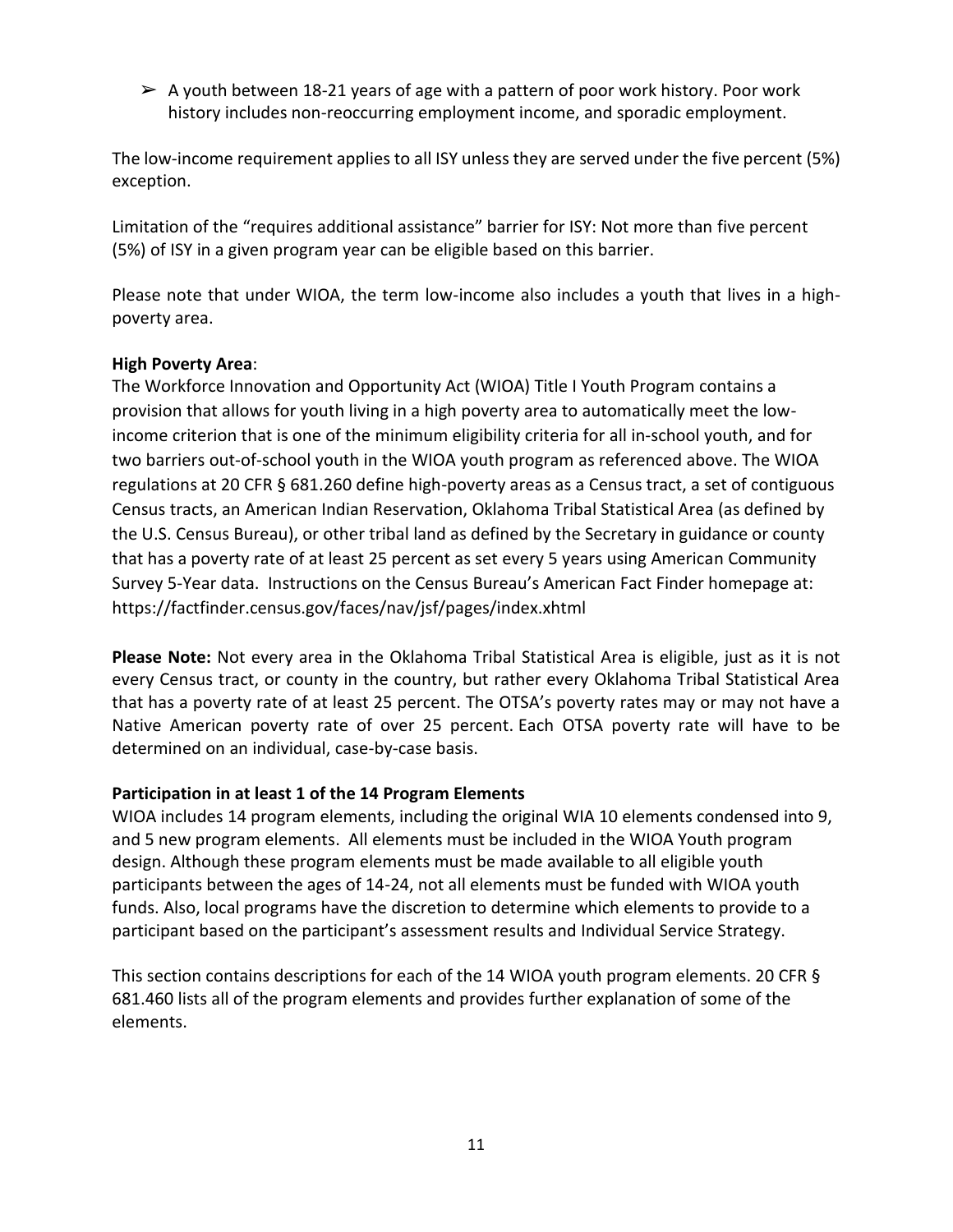# **Program Element 1: Tutoring, study skills training, instruction, and dropout prevention services**

Element One includes "tutoring, study skills training, instruction and evidence-based dropout prevention and recovery strategies that lead to completion of the requirements for a secondary school diploma or its recognized equivalent (including a recognized certificate of attendance or similar document for individuals with disabilities) or for a recognized postsecondary credential.

Secondary school dropout prevention strategies include services and activities that keep a young person in-school and engaged in a formal learning and/or training setting. This program focus is on in-school services relating to attainment of a high school diploma.

The element includes:

- $\triangleright$  tutoring, study skills training, and instruction that lead to a high school diploma;
- $\triangleright$  secondary school dropout prevention services intended to lead to a high school diploma.

However, this element does not include:

- $\triangleright$  dropout recovery strategies that lead to completion of high school equivalency. Those are included in program element 2;
- $\triangleright$  training services leading to a postsecondary credential. Those are included in program element 4.

#### **Program Element 2: Alternative secondary school services or dropout recovery services**

Element two includes alternative secondary school services such as basic education skills training, individualized academic instruction, and English as a Second Language training, or those services that assist youth who have struggled in traditional secondary education. Dropout recovery services, such as credit recovery, counseling, and educational plan development, are those that assist youth who have dropped out of school. While the activities within both types of services may overlap, each are provided with the goal of helping youth to re-engage and persist in education that leads to the completion of a recognized high school diploma equivalency.

#### **Program Element 3: Paid and unpaid work experience**

Element Three is a planned, structured learning experience that takes place in a workplace for a limited period of time. Work experience may be paid or unpaid, as appropriate. A work experience may take place in the private for-profit sector, the non-profit sector, or the public sector. Labor standards apply in any work experience where an employee/employer relationship, as defined by the Fair Labor Standards Act and State law. Funds provided for work experiences may not be used to directly or indirectly aid in the filling of a job opening that is vacant because the former occupant is on strike, or is being locked out in the course of a labor dispute, or the filling of which is otherwise an issue in a labor dispute involving a work stoppage. Work experiences provide the youth participant with opportunities for career exploration and skill development.

TEGL No. 8-15 provides further discussion of allowable expenditures that may be counted toward the work experience expenditure requirement and articulates that program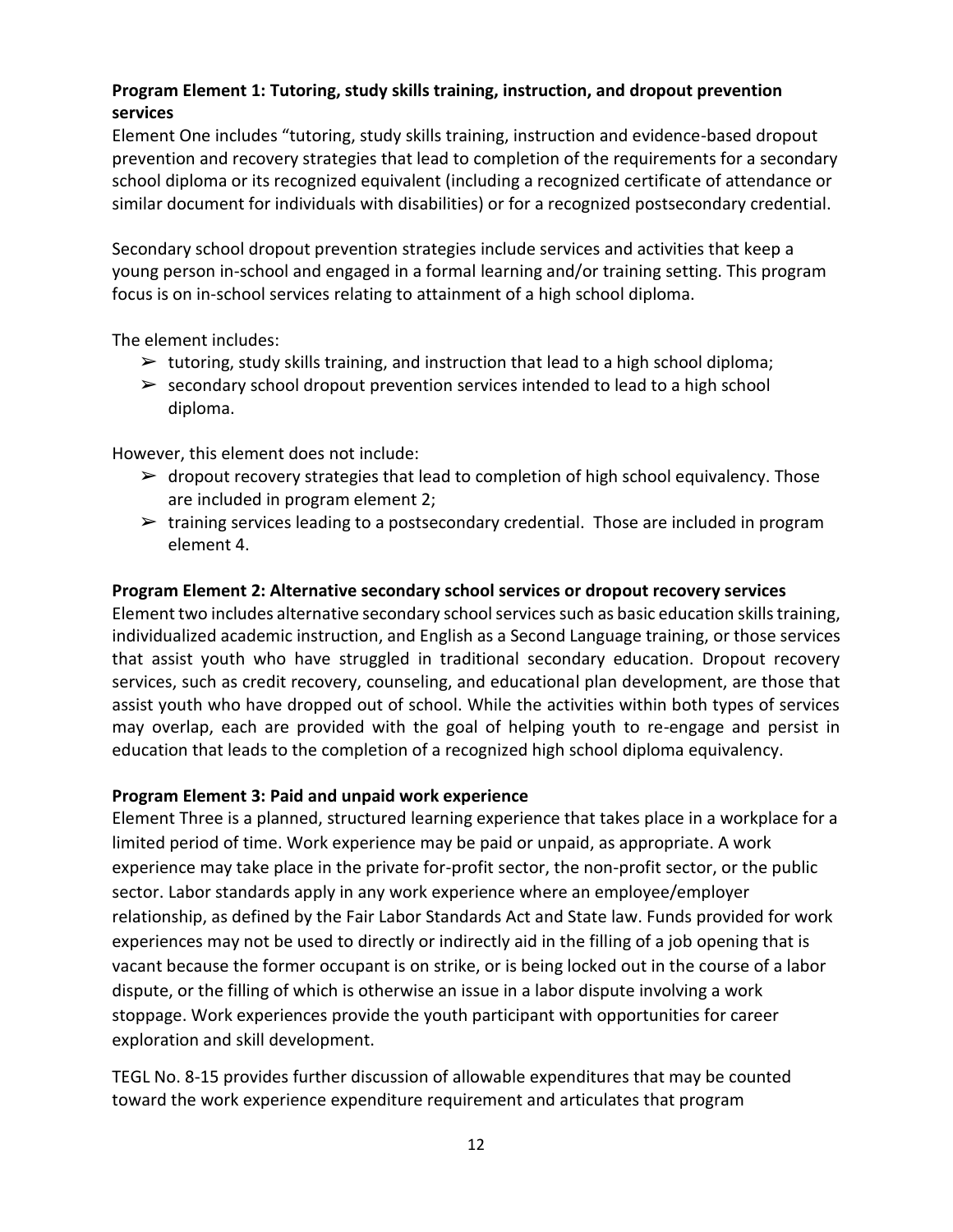expenditures on the work experience program element can be more than just wages paid to youth in work experience. Allowable work experience expenditures include the following:

- $\triangleright$  Wages/stipends paid for participation in a work experience;
- $\triangleright$  Staff time working to identify and develop a work experience opportunity, including staff time spent working with employers to identify and develop the work experience;
- $\triangleright$  Staff time working with employers to ensure a successful work experience, including staff time spent managing the work experience;
- $\triangleright$  Staff time spent evaluating the work experience;
- $\triangleright$  Participant work experience orientation sessions;
- $\triangleright$  Employer work experience orientation sessions;
- $\triangleright$  Classroom training or the required academic education component directly related to the work experience;
- $\triangleright$  Incentive payments directly tied to the completion of work experience; and
- $\triangleright$  Employability skills/job readiness training to prepare youth for a work experience.

Supportive services are a separate program element and cannot be counted toward the work experience expenditure requirement even if supportive services assist the youth in participating in the work experience.

This element is a critical component in the youth program, as this is the only element that has a minimum percentage of expenditure requirements. WIOA requires a minimum of 20% of local area youth funds to be expended on work experience. Please note that:

- $\geq$  Local area administrative funds not subject to 20% requirement; and
- $\triangleright$  Leveraged resources cannot count toward the 20%.

Work experiences must include academic and occupational education:

- $\triangleright$  The educational component may occur concurrently or sequentially with the work experience;
- $\triangleright$  The academic and occupational education component may occur inside or outside the work site;
- $\triangleright$  The work experience employer can provide the academic and occupational component or such components may be provided separately in the classroom or through other means;
- $\triangleright$  Local areas have the flexibility to decide who provides the education component;
- $\triangleright$  The academic and occupational education component refers to contextual learning that accompanies a work experience. It includes the information necessary to understand and work in specific industries and/or occupations;
- $\triangleright$  Local programs have the flexibility to determine the appropriate type of academic and occupational education necessary for a specific work experience.

Categories of work experience. WIOA identifies four categories of work experience:

- $\triangleright$  Summer employment opportunities and other employment opportunities throughout the year;
- $\triangleright$  Pre-apprenticeship programs;
- $\triangleright$  Internships and job shadowing; and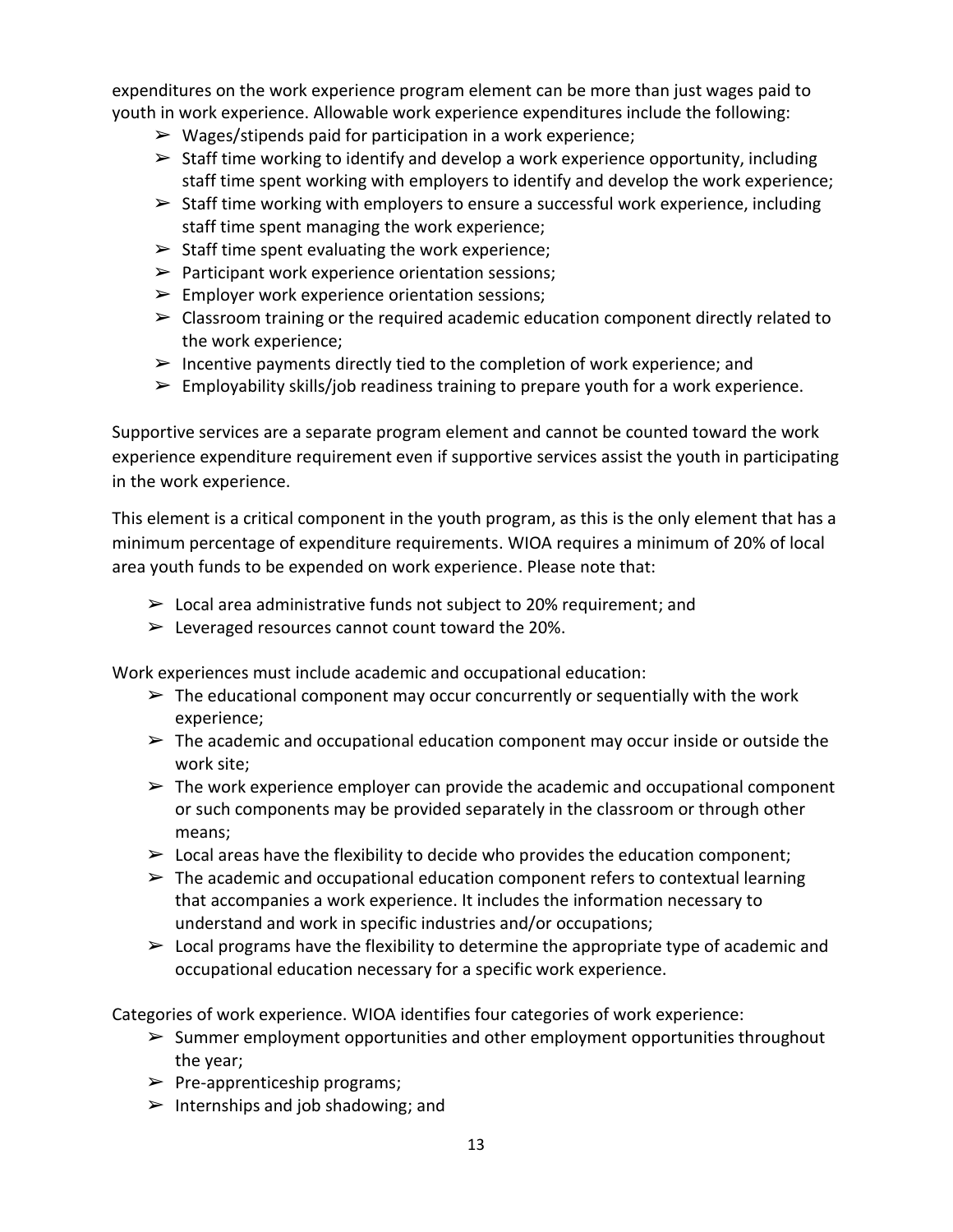$\triangleright$  On-the-job training opportunities.

Please remember that the job shadowing work experience is a temporary, unpaid exposure to the workplace in an occupational area of interest to the participant.

## **Program Element 4: Occupational Skills Training**

Element Four is an organized program of study that provides specific vocational skills that lead to proficiency in performing actual tasks and technical functions required by certain occupational fields at entry, intermediate, or advanced levels. Local areas must give priority consideration to training programs that lead to recognized postsecondary credentials that align with in-demand industry sectors or occupations in the local area.

Such training must:

- $\triangleright$  be outcome-oriented and focused on an occupational goal specified in the individual service strategy;
- $\triangleright$  be of sufficient duration to teach the skills needed to meet the occupational goal; and
- $\triangleright$  lead to the attainment of a recognized postsecondary credential.

The Department of Labor and the State of Oklahoma allow WIOA Individual Training Accounts (ITAs) for OSY, ages 16 to 24, using WIOA youth funds, when appropriate. ITAs allow participants the opportunity to choose the training provider that best meets their needs. To receive funds from an ITA, the training provider must be on the Eligible Training Provider List. However, the Department of Labor prohibits the use of youth program-funded ITAs for ISY. In-School Youth between the ages of 18 and 21 may co-enroll in the WIOA Adult program if the young adult's individual needs, knowledge, skills, and interests align with the WIOA adult program and may receive training services through an ITA funded by the adult program.

The State of Oklahoma allows competitive procurement of ISY occupational skills training. The process is detailed in **Attachment B**. This process is also supported by DOL's National Office.

## **Program Element 5: Education offered concurrently with workforce preparation and training for a specific occupation**

Element Five reflects an integrated education and training model (IET) and describes how workforce preparation activities, basic academic skills, and hands-on occupational skills training are to be taught within the same time frame and connected to training in a specific occupation, occupational cluster, or career pathway.

This program element refers to the concurrent delivery of: Program Element 2: Alternative Secondary School Services or Dropout Recovery Services; Program Element 3: Work Experience; and Program Element 4: Occupational Skills Training.

The three components above all fit under different WIOA youth program elements and are only counted here under Element 5 if they occur concurrently as part of an IET model.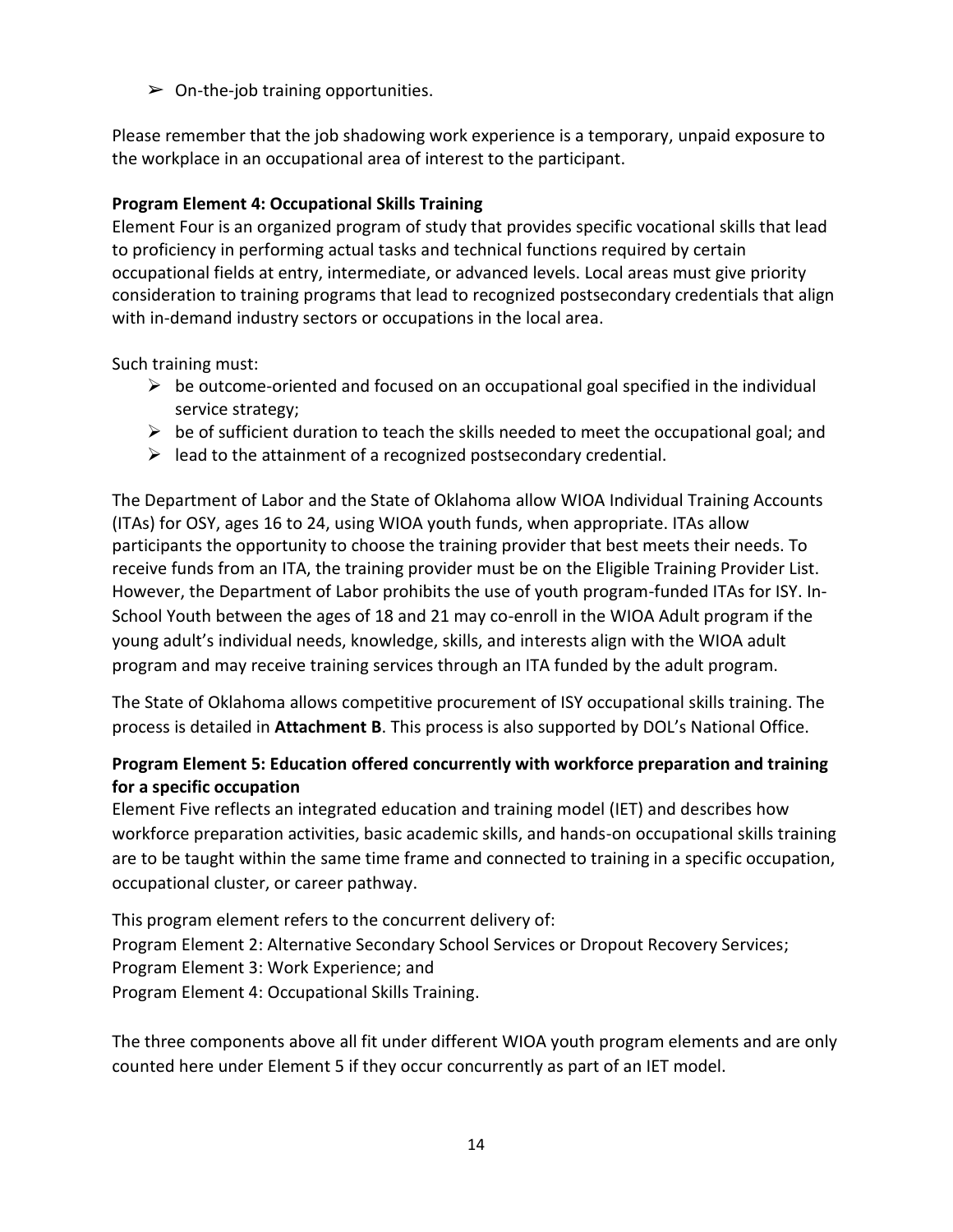#### **Program Element 6: Leadership Development Opportunities**

Element Six includes opportunities that encourage responsibility, confidence, employability, self-determination, and other positive social behaviors such as:

- $\triangleright$  Exposure to postsecondary educational possibilities;
- $\triangleright$  Community and service learning projects;
- $\triangleright$  Peer-centered activities, including peer mentoring and tutoring;
- $\triangleright$  Organizational and team work training, including team leadership training;
- $\triangleright$  Training in decision-making, including determining priorities and problem solving;
- $\triangleright$  Citizenship training, including life skills training such as parenting and work behavior training;
- $\triangleright$  Civic engagement activities which promote the quality of life in a community; and
- $\triangleright$  Activities that place youth in a leadership role such as serving on a WDB's Standing Youth Committee.

#### **Program Element 7: Supportive Services**

Element Seven includes services that enable an individual to participate in WIOA activities. These services include, but are not limited to:

- $\blacktriangleright$  Linkages to community services;
- $\triangleright$  Assistance with transportation;
- $\triangleright$  Assistance with child care and dependent care;
- $\triangleright$  Assistance with housing;
- ➢ Needs-related payments for (youth ages 18-24 enrolled in WIOA youth training services)
- $\triangleright$  Assistance with educational testing;
- $\triangleright$  Reasonable accommodations for youth with disabilities;
- $\blacktriangleright$  Legal aid services;
- $\triangleright$  Referrals to health care;
- $\triangleright$  Assistance with uniforms or other appropriate work attire and work-related tools, including such items as eyeglasses and protective eye gear;
- $\triangleright$  Assistance with books, fees, school supplies, and other necessary items for students enrolled in postsecondary education classes; and
- $\triangleright$  Payments and fees for employment and training-related applications, tests, and certifications.

#### **Program Element 8: Adult Mentoring**

Element Eight defines the timeframe for adult mentoring as lasting at least 12 months. Adult mentoring may take place both during the program and following exit from the program. It may be a formal relationship between a youth participant and an adult mentor that includes structured activities where the mentor offers guidance, support, and encouragement to develop the competence and character of the mentee:

- $\triangleright$  The local youth program must match the youth with an individual mentor with whom the youth interacts on a face-to-face basis;
- $\triangleright$  Mentoring may include workplace mentoring where the local program matches a youth participant with an employer or employee of a company;
- $\triangleright$  Case managers are allowed to serve as mentors in areas where adult mentors are scarce.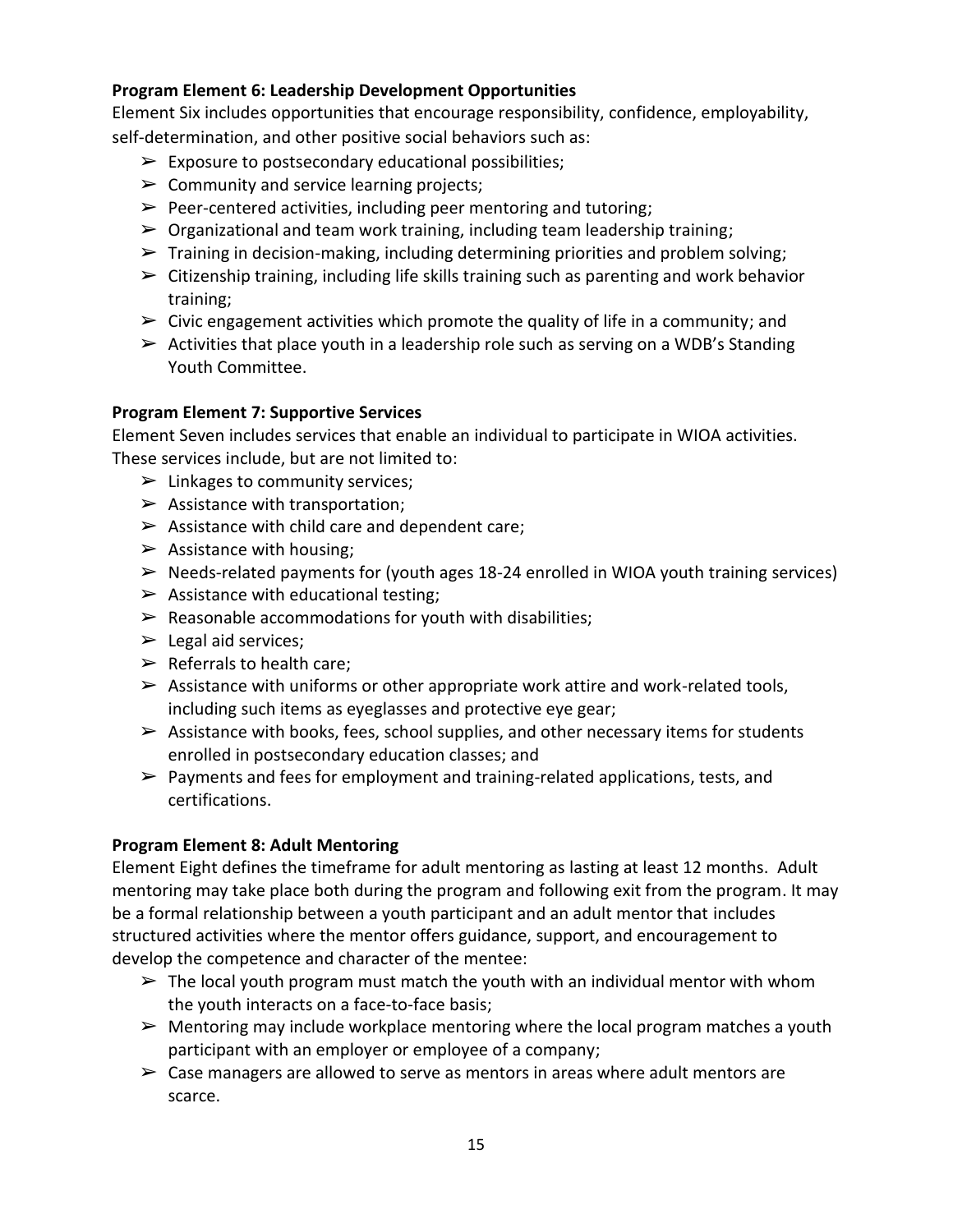#### **Program Element 9: Follow-up services**

Element Nine includes critical services provided following a youth's exit from the program to help ensure the youth is successful in employment and/or postsecondary education and training. Follow-up services may include regular contact with a youth participant's employer, including assistance in addressing work-related problems that arise.

Follow-up services may begin immediately following the last expected date of service in the Youth program when no future services are scheduled. Follow-up services do not cause the exit date to change and do not trigger re-enrollment in the program.

Five program elements are permitted as follow-up services during the follow-up period:

- $\triangleright$  Supportive Services;
- $\triangleright$  Adult Mentoring;
- $\blacktriangleright$  Financial Literacy Education;
- $\triangleright$  Services that provide labor market and employment information about in-demand industry sectors or occupations available in the local area, such as career awareness, career counseling, and career exploration services; and
- $\triangleright$  Activities that help youth prepare for and transition to postsecondary education and training.

**Please Note:** Any program element other than the 5 listed above requires reenrollment in the program in order for a youth to receive them.

Also note these additional requirements:

- $\triangleright$  All youth participants must be offered an opportunity to receive follow-up services that align with their individual service strategies for a minimum of 12 months unless the participant declines to receive follow-up services or the participant cannot be located or contacted;
- $\triangleright$  The types of services provided and the duration of services must be determined based on the needs of the individual and therefore, the type and intensity of follow-up services may differ for each participant;
- $\triangleright$  Follow-up services must include more than only a contact attempted or made for securing documentation in order to report a performance outcome;
- $\triangleright$  Local programs should have policies in place to establish how to document and record when a participant cannot be located or contacted;
- $\triangleright$  At the time of enrollment, youth must be informed that follow-up services will be provided for 12 months following exit. If at any point in time during the program or during the 12 months following exit the youth requests to opt out of follow-up services, they may do so.

## **Program Element 10: Comprehensive guidance and counseling**

Element Ten includes comprehensive guidance and counseling that provides individualized counseling to participants. This includes drug and alcohol abuse counseling, mental health counseling, and referral to partner programs, as appropriate.

When referring participants to necessary counseling that cannot be provided by the local youth program or its service providers, the local youth program must coordinate with the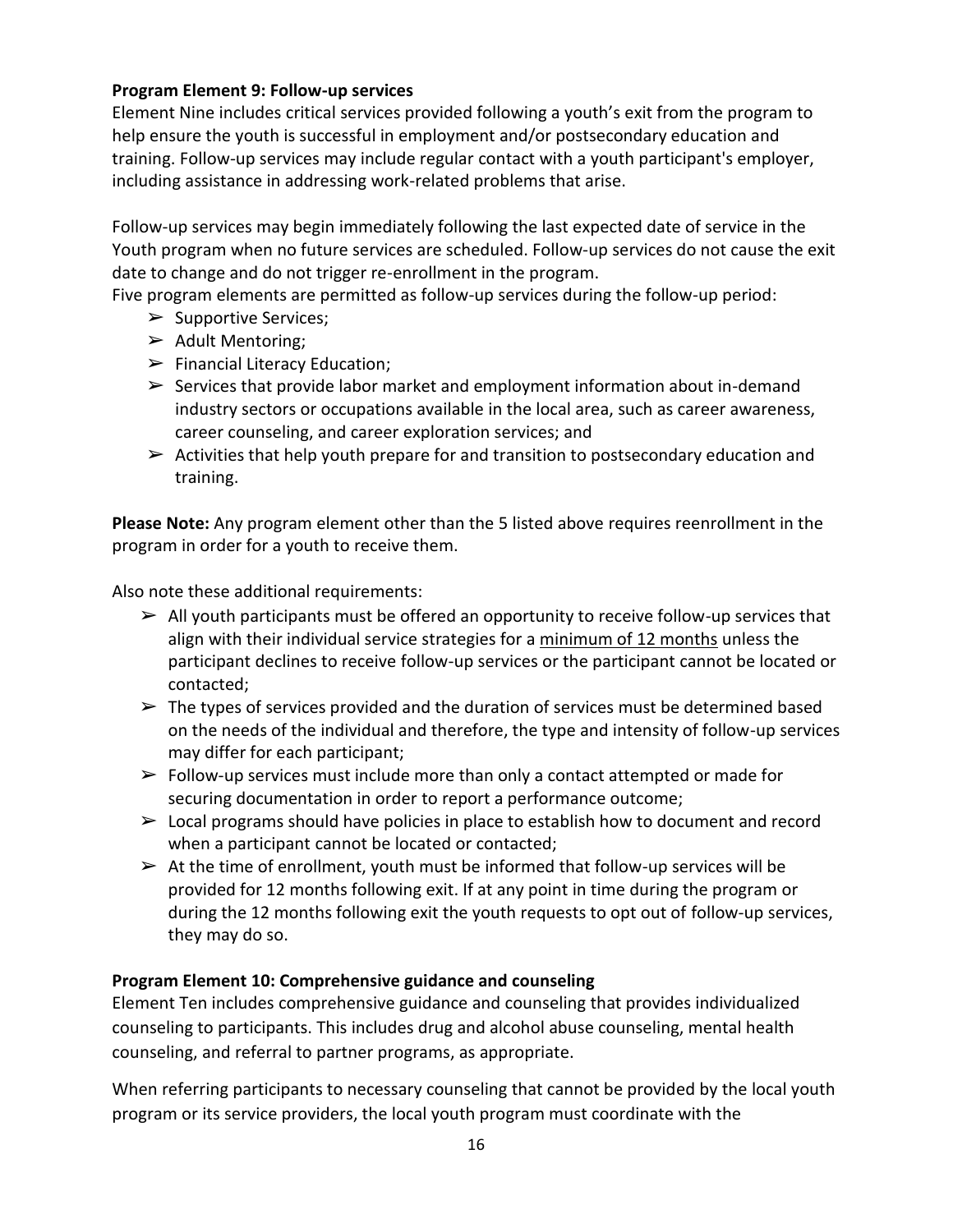organization it refers to in order to ensure continuity of service. When resources exist within the local program or its service providers, it is allowable to provide counseling services directly to participants rather than refer youth to partner programs.

# **Program Element 11: Financial Literacy Education**

Element Eleven is financial literacy education. Youth providers may use the free resource below to deliver "Financial Literacy Education" which will satisfy this specific Youth Program Element. The State of Oklahoma released this resource to local areas in 2015 and it is continues to be a viable tool.

- $\triangleright$  Developed by the Consumer Financial Protection Bureau (CFPB) Federally Sponsored;
- $\triangleright$  It is a financial empowerment toolkit for social programs to equip frontline staff with fundamental financial empowerment principles, an understanding of consumer protection issues, tools and skills to help clients understand what financial empowerment and stability mean for them and to refer clients to other related local financial empowerment services.
- Link: <http://www.consumerfinance.gov/your-money-your-goals/>
- Videos: [https://www.youtube.com/watch?v=Q-](https://www.youtube.com/watch?v=Q-3X6ciTjP0&feature=youtu.be&list=PLrfmdUlWzRF2-wzQblJaR3vVERdc3Thqk)[3X6ciTjP0&feature=youtu.be&list=PLrfmdUlWzRF2-wzQblJaR3vVERdc3Thqk](https://www.youtube.com/watch?v=Q-3X6ciTjP0&feature=youtu.be&list=PLrfmdUlWzRF2-wzQblJaR3vVERdc3Thqk)

Program element 11 may include activities:

- $\triangleright$  To support the ability of participants to create budgets, initiate checking and savings accounts at banks, and make informed financial decisions;
- $\triangleright$  To support participants in learning how to effectively manage spending, credit, and debt, including student loans, consumer credit, and credit cards;
- $\triangleright$  That teach participants about the significance of credit reports and credit scores, what their rights are regarding their credit and financial information, how to determine the accuracy of a credit report, how to correct inaccuracies, and how to improve or maintain good credit;
- $\triangleright$  That support a participant's ability to understand, evaluate, and compare financial products, services, and opportunities and to make informed financial decisions;
- $\triangleright$  That educate participants about identity theft, ways to protect themselves from identify theft, and how to resolve cases of identity theft and in other ways understand their rights and protections related to personal identity and financial data;
- $\triangleright$  That support activities that address the particular financial literacy needs of non-English speakers, including providing the support through the development and distribution of multilingual financial literacy and education materials;
- $\triangleright$  That support activities that address the particular financial literacy needs of youth with disabilities, including connecting them to benefits planning and work incentives counseling;
- $\triangleright$  That provide financial education that is age appropriate, timely, and provides opportunities to put lessons into practice, such as by access to safe and affordable financial products that enable money management and savings; and
- $\triangleright$  Implement other approaches to help participants gain the knowledge, skills, and confidence to make informed financial decisions that enable them to attain greater financial health and stability by using high quality, age-appropriate, and relevant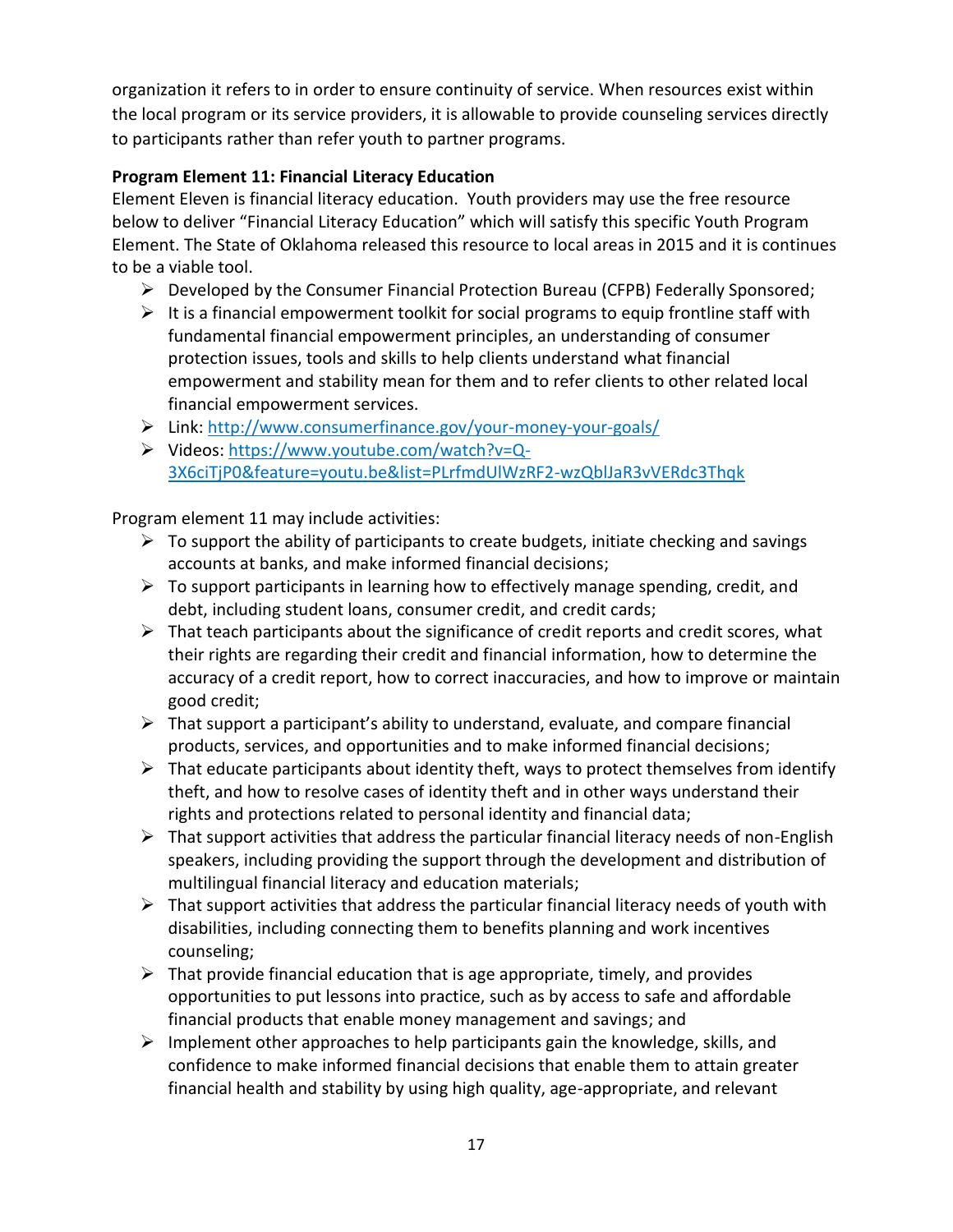strategies and channels, including, where possible, timely and customized information, guidance, tools, and instruction.

# **Program Element 12: Entrepreneurial Skills Training**

Element Twelve includes entrepreneurial skills training, which provides the basics of starting and operating a small business. Such training must develop the skills associated with entrepreneurship. Such skills may include, but are not limited to the ability to:

- $\triangleright$  Take initiative;
- $\triangleright$  Creatively seek out and identify business opportunities;
- $\triangleright$  Develop budgets and forecast resource needs;
- $\triangleright$  Understand various options for acquiring capital and the trade-offs associated with each option; and
- $\triangleright$  Communicate effectively and market oneself and one's ideas.

Approaches to teaching youth entrepreneurial skills may include, but are not limited to:

- $\triangleright$  Entrepreneurship education that provides an introduction to the values and basics of starting and running a business. Entrepreneurship education programs often guide youth through the development of a business plan and also may include simulations of business start-up and operation,
- $\triangleright$  Enterprise development which provides supports and services that incubate and help youth develop their own businesses. Enterprise development programs go beyond entrepreneurship education by helping youth access small loans or grants that are needed to begin business operation and by providing more individualized attention to the development of viable business ideas; and
- $\triangleright$  Experiential programs that provide youth with experience in the day-to-day operation of a business. These programs may involve the development of a youth-run business that young people participating in the program work in and manage. Or, they may facilitate placement in apprentice or internship positions with adult entrepreneurs in the community.

## **Program Element 13: Services that provide labor market information**

Element Thirteen includes services that provide labor market and employment information about in-demand industry sectors or occupations available in the local area, such as career awareness, career counseling, and career exploration services.

WIOA youth programs and providers should become familiar with state and federal LMI data and LMI tools, which are provided for free by agencies, in order to share relevant LMI with youth. DOL electronic tools particularly relevant to youth include My Next Move at [https://www.mynextmove.org/,](https://www.mynextmove.org/) and Get My Future at [https://www.careeronestop.org/GetMyFuture.](https://www.careeronestop.org/GetMyFuture)

Another resource available is OKCareerGuide.org at [https://okcareerguide.kuder.com/landing](https://okcareerguide.kuder.com/landing-page)[page,](https://okcareerguide.kuder.com/landing-page) where youth can learn about their interests, skills and values with Journey's researchbased assessments; plan their education and career goals based on real-time assessments; and succeed by making confident career choices via Journey's career planning tools.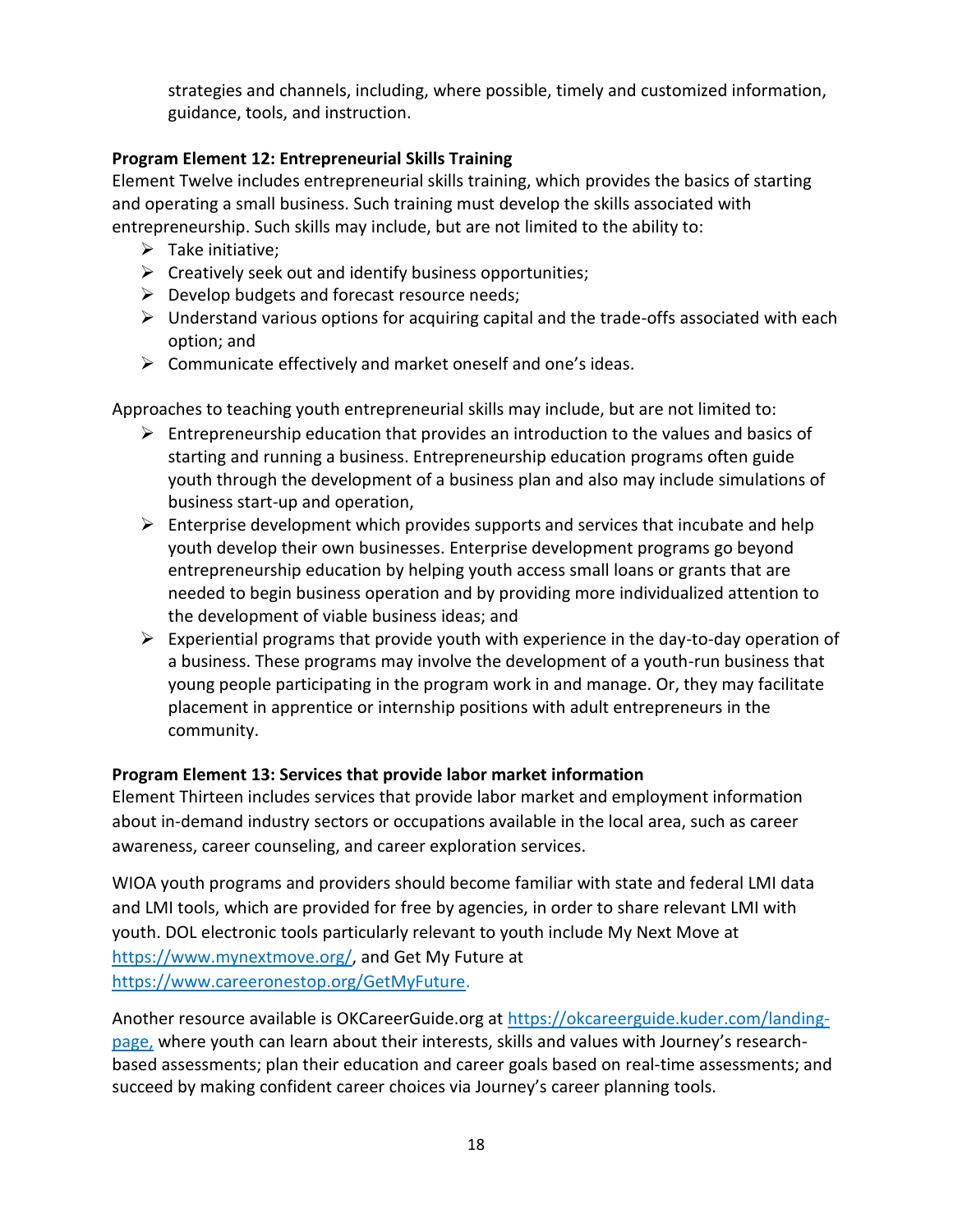## **Program Element 14: Postsecondary preparation and transition activities**

Element Fourteen prepares ISY and OSY for advancement to post-secondary education after attaining a high school diploma or its recognized equivalent. These services include exploring post-secondary education options including technical training schools, community colleges, 4 year colleges and universities, and Registered Apprenticeship.

Additional services include, but are not limited to:

- $\triangleright$  Assisting youth to prepare for SAT/ACT testing;
- $\triangleright$  Assisting with college admission applications;
- $\triangleright$  Searching and applying for scholarships and grants;
- $\triangleright$  Filling out the proper Financial Aid applications and adhering to changing guidelines; and
- $\triangleright$  Connecting youth to postsecondary education programs such as OkCollegeStart.org at https://www.okcollegestart.org/.

## **Additional Notes on Documenting and Reporting Program Elements:**

Documenting receipt of program elements is critical to ensure that youth who are actively participating in programs do not get unintentionally exited due to 90 days of no service. All 14 WIOA youth program elements are contained in the PIRL and local youth programs should ensure that services received are reported in the applicable program element in the PIRL.

Contact with a participant for case management purposes is not considered a program service and will not prevent a program exit from occurring.

In addition, case management is the act of connecting youth to appropriate services and not a program element. Case managers providing case management should not be reported as one of the 14 youth program elements in the PIRL.

Exited participants must have eligibility re-determined and a new enrollment approved to receive additional program services. However, if a participant has completed the last service in the ISS such as work experience and enters follow-up, but later determines that they need additional services beyond the 5 elements allowed in follow-up and the youth has not exited; the case manager could revise the ISS in agreement with the youth and provide elements as needed beyond the 5 allowed in follow-up.

**EQUAL OPPORTUNITY AND NONDISCRIMINATION:** All providers must comply with WIOA's Equal Opportunity and Nondiscrimination provisions which prohibit discrimination on the basis of race, color, religion, sex (including pregnancy, childbirth, and related medical conditions, transgender status, and gender identity), national origin (including limited English proficiency), age, disability, political affiliation or belief, or, for beneficiaries, applicants, and participants only, on the basis of citizenship status or participation in a WIOA Title-I financially assisted program or activity.

**ACTION REQUIRED:** This Oklahoma Workforce Development Issuance (OWDI) is to become a part of your permanent records and made available to appropriate staff and sub-recipients.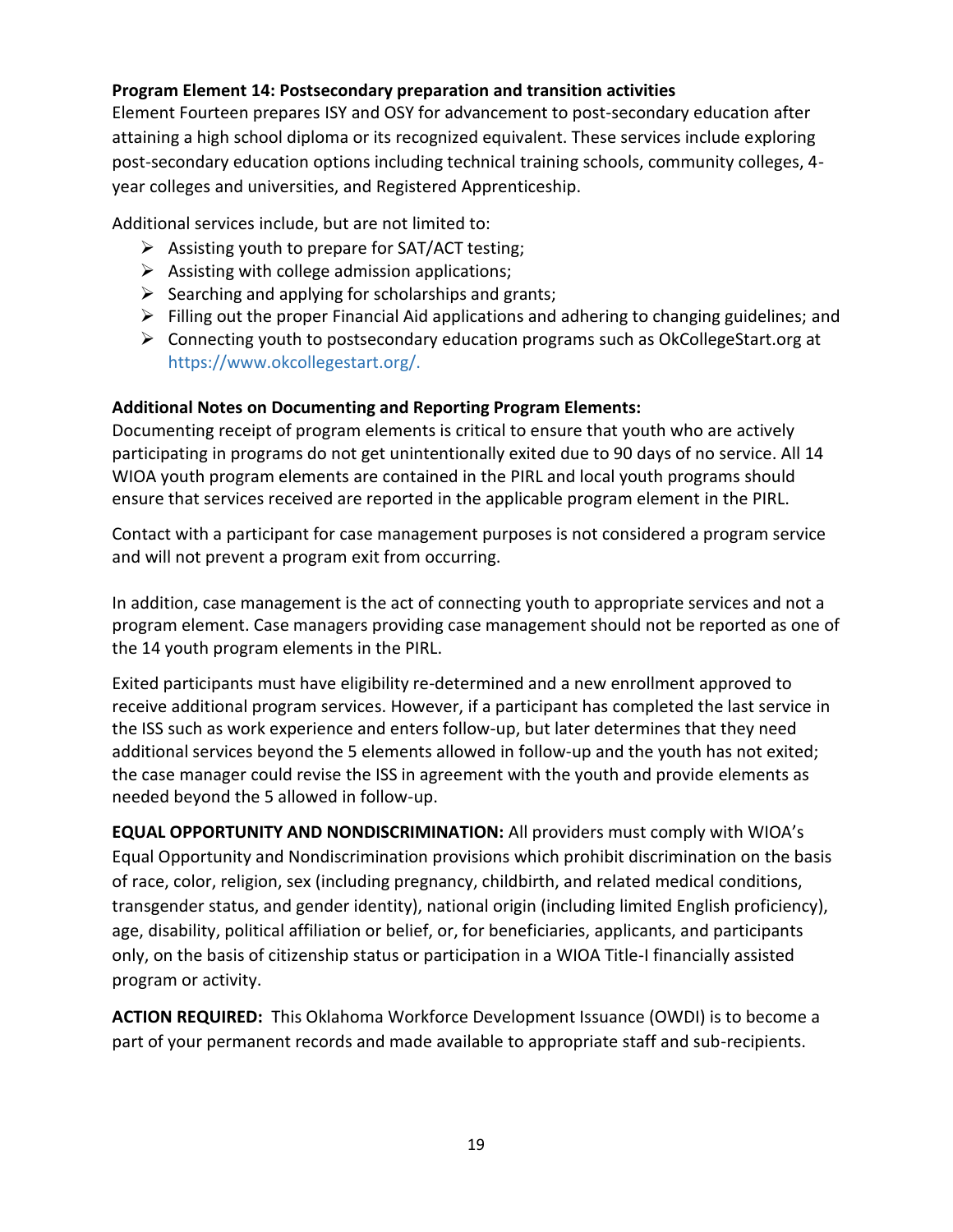**INQUIRIES:** If you have any questions about this issuance, please contact the Policy and Program Staff in the Oklahoma Office of Workforce Development. Contact information can be found at [http://www.oklahomaworks.gov/about/.](http://www.oklahomaworks.gov/about/)

#### **ATTACHMENTS:**

Attachment A: Frequent Eligibility Scenarios for the WIOA Youth Program Attachment B: Youth Training Provider Procurement Form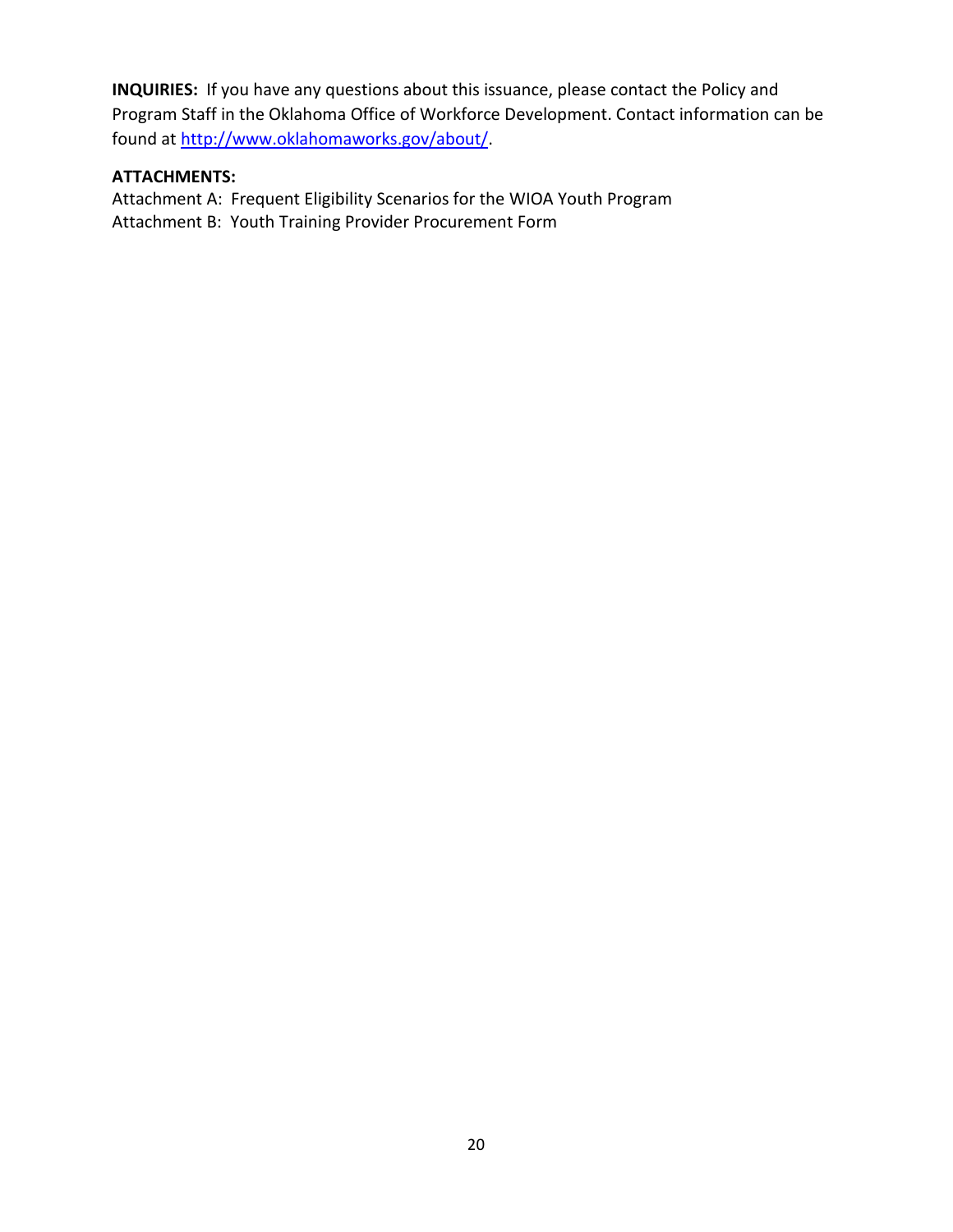## **ATTACHMENT A:**

## **Frequent Eligibility Scenarios for the WIOA Youth Program:**

#### **Scenario #1:**

The youth in scenario #1 walks in an Oklahoma Works Center. The youth is 19 years old; a high school dropout; and is not attending any school.

- $\triangleright$  Does the local WIOA youth program need to determine whether this youth is lowincome in order to complete an eligibility determination? No
- $\triangleright$  He meets the eligibility requirements as an out-of-school youth because he is not attending school, is between the ages of 16 to 24, and his barrier is a high school dropout.
- $\triangleright$  For out-of-school youth, most of the barriers do not require the youth to be low-income and being a dropout is one of the barriers that does not require the youth to be lowincome.

## **Scenario #2:**

The youth in scenario #2 walks in an Oklahoma Works Center at 16 years of age. She is enrolled in her local high school, but she has not attended school for the past 6 months.

- $\triangleright$  Is she eligible for the WIOA youth program? Yes
- $\triangleright$  Based on her school status she is considered an out-of-school youth.
- $\triangleright$  At 16 years old, she meets the OSY age range requirements of being between 16 to 24 years old.
- $\triangleright$  She falls under barrier 2 as a youth who is within the age of compulsory school attendance,
- $\triangleright$  but has not attended school for at least the most recent complete school year calendar quarter.
- $\triangleright$  In addition, it is not necessary to check her low-income status because her barrier does not require the youth to be low-income.
- $\triangleright$  If she had only missed school for one month, she would not have met the requirements for this barrier because WIOA requires a youth to not attend school for the most recent complete school year calendar quarter.

## **Scenario #3:**

The youth in scenario #3 is an 18-year-old senior at his local high school. He is an English language learner. English is his second language. He is not eligible for free or reduced price lunch, but he lives in a census tract with a poverty rate of 28%.

- $\triangleright$  Is he eligible for the WIOA youth program? Yes
- $\triangleright$  He is eligible for the program as an in-school youth.
- $\triangleright$  He qualifies as an in-school youth based on his age; his attendance in high school; his English language learner barrier; and the fact that he lives in a high-poverty area.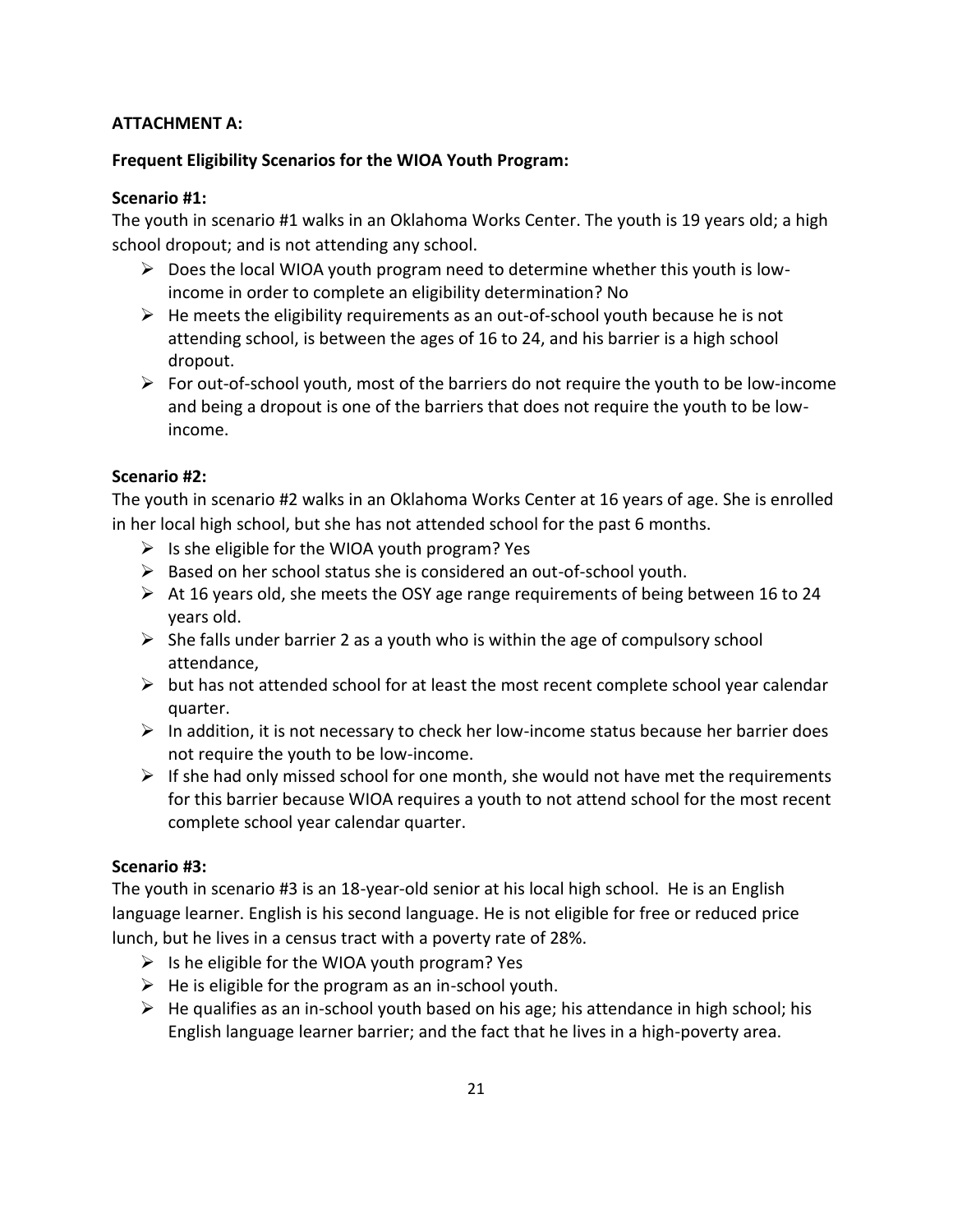- $\triangleright$  As an in-school youth, he is required to be low-income, and while he is not eligible for free or reduced lunch, he does meet the definition of low-income because he is a youth living in a high poverty area.
- As discussed on page 10 of this policy and in 20 CFR § 681.260; a high poverty area includes a Census tract that has a poverty rate of at least 25%.

#### **Scenario #4:**

The youth in scenario #4 is 19 years old and attends her local community college. She has a disability and no income of her own. She resides in her parents' house and their income is above the low-income threshold.

- $\triangleright$  Is she eligible for the WIOA youth program? Yes
- $\triangleright$  She is eligible for the WIOA youth program as an in-school youth.
- $\triangleright$  She qualifies as an in-school youth based on several factors.
- $\triangleright$  At 19, she is under the 21-year-old age limit. She is attending school at a postsecondary education institution, and she also has a barrier as an individual with a disability.
- $\triangleright$  Plus, she must also be low-income to be eligible as an in-school youth.
- $\triangleright$  However, a low-income determination is based on her own income rather than her family's income because she is a youth with a disability.
- $\geq 20$  CFR § 681.280 states that for an ISY with a disability, income level for eligibility purposes is based on his/her own income rather than his/her family's income. For OSY with a disability, income is not an eligibility criterion.

## **Scenario #5:**

The youth in scenario #5 is 24 years old and a high school graduate who has been involved with the justice system (an offender). He is currently working at a fast food establishment, but his income exceeds the Published HHS Poverty Guidelines and the 70% LLSIL for a 1-person household, and he is not attending school.

- $\triangleright$  Is he eligible for the WIOA youth program? Yes
- $\triangleright$  He is eligible to participate in the WIOA youth program as an out-of-school youth.
- $\triangleright$  He qualifies as an out-of-school youth based on his age; not attending any school; and because he has the barrier of being a youth in the justice system which is an offender.
- $\triangleright$  He does not need to be low-income because this is one of the out-of-school youth barriers that does not require being low-income.
- $\triangleright$  He can also continue to participate in the WIOA youth program beyond his 25th birthday because age is based on the date that eligibility is determined.

## **Scenario #6:**

The youth in scenario #6 is a 19-year-old former high school dropout who now attends a high school equivalency program funded by the local school district.

 $\triangleright$  Is he considered attending school and an in-school youth or not attending school and therefore an out-of-school youth?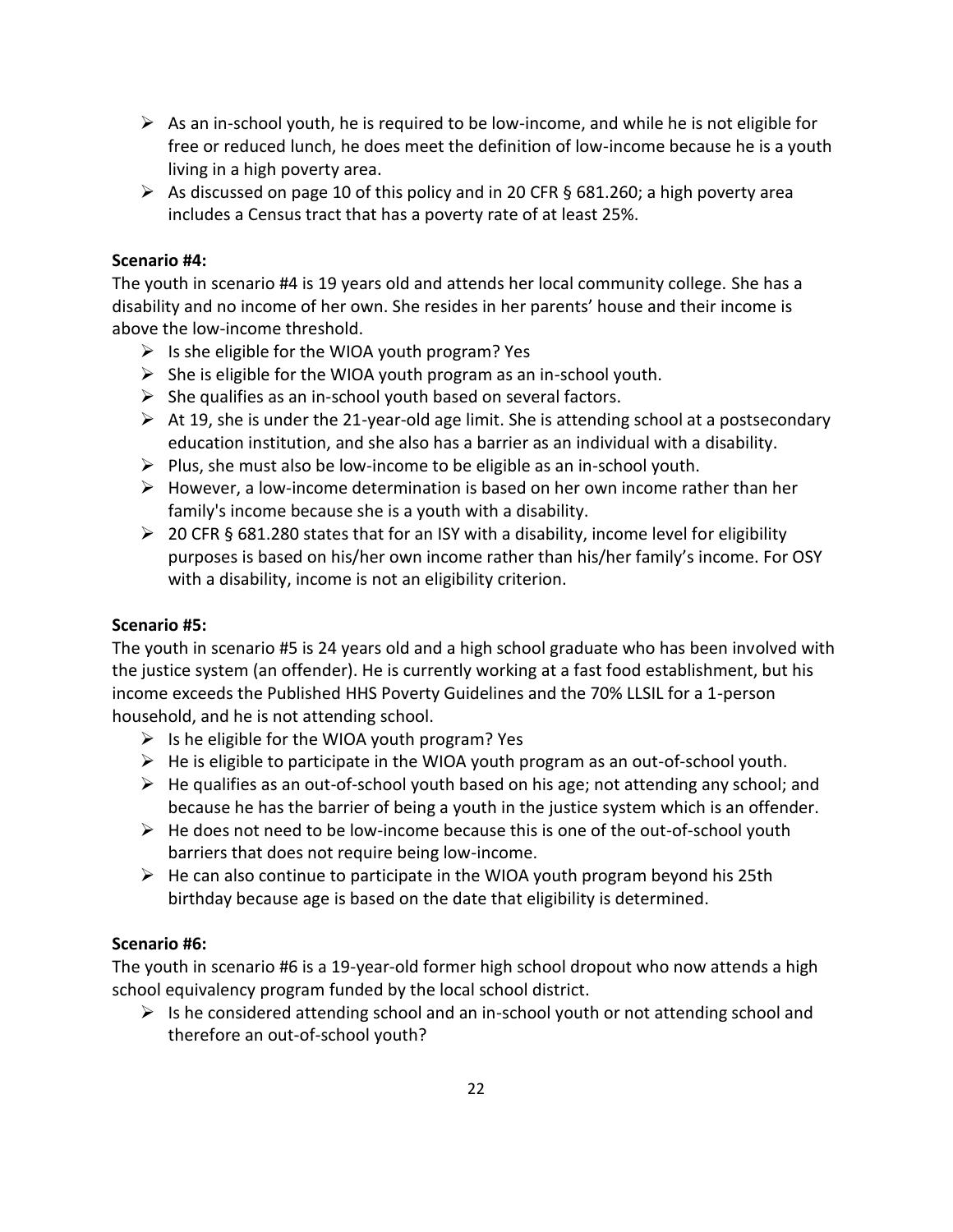- $\triangleright$  He is considered attending school and an in-school youth as long as he meets the other in-school youth eligibility criteria, which includes meeting the low-income requirement and 1 or more barriers.
- As stated in 20 CFR § 681.230, for purposes of WIOA, providers of adult education under Title II of WIOA, YouthBuild programs, the Job Corps program, high school equivalency programs, and dropout re-engagement programs are not considered to be schools for the purposes of determining school status.
- $\triangleright$  However, there is one exception. Youth attending high school equivalency (HSE) programs, including those considered to be dropout re-engagement programs, funded by the public K–12 school system that are classified by the school system as still enrolled in school are considered ISY.

#### **Scenario #7:**

The youth in scenario #7 is a 17-year-old high school graduate who plans to attend community college in the Fall semester, but she has not registered for community college yet. She visited an Oklahoma Works Center in late June and requested a summer internship.

- $\triangleright$  What is her school status?
- $\triangleright$  She is considered not attending school and an out-of-school youth because she was not enrolled or attending school at the time of her eligibility determination.
- $\triangleright$  Just because she has intentions or plans to attend community college does not impact her school status.
- $\triangleright$  If she were formally registered in community college at the time of her WIOA youth eligibility determination (registered or attending community college credit-bearing courses) then she would be considered attending school and an in-school youth. This is true even if she has not yet started community college, but has registered for it.
- $\triangleright$  One exception to this is if she was only taking non-credit bearing courses at the community college, or registered to take only non-credit bearing courses.
- $\triangleright$  If she is not taking any courses that result in postsecondary credit, then she is considered not attending school for purposes of WIOA youth eligibility determination and therefore, an out-of-school youth.

## **Scenario #8:**

The youth in scenario #8 is a 17 year-old senior at his local high school.

He attends a school where all students automatically qualify for free or reduced price lunch. His family income exceeds the threshold for qualifying individually for the lunch program, but he still receives reduced price lunch at school because of the entire school's status.

- $\triangleright$  Does his meet the low-income requirement for WIOA youth eligibility? No
- $\triangleright$  He does not meet the low-income requirements for WIOA youth eligibility.
- $\triangleright$  WIOA does allow in-school youth to be considered low-income for WIOA youth eligibility purposes if they receive or are eligible to receive a free or reduced price lunch under the Richard B. Russell National School Lunch Act.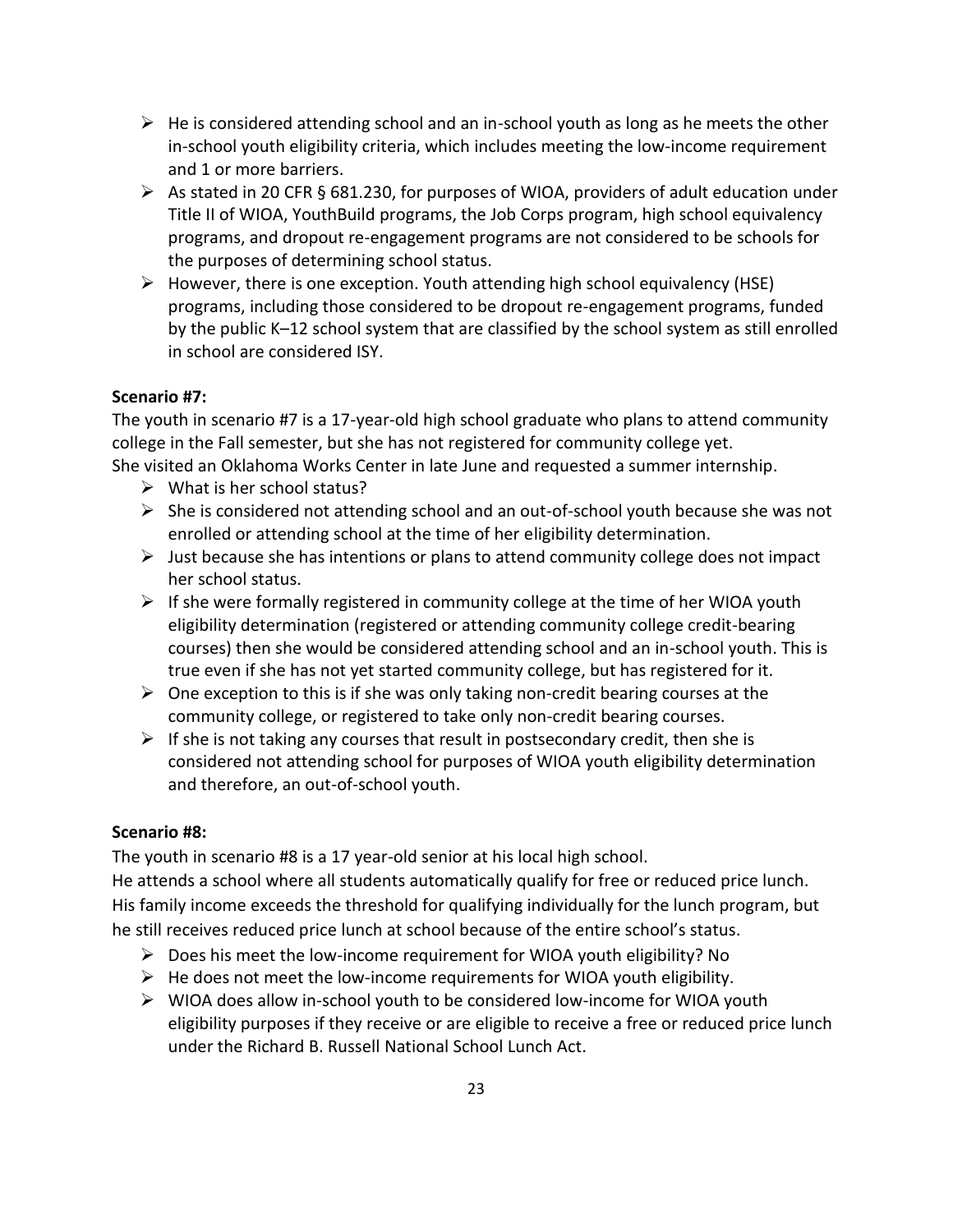- $\triangleright$  However, this provision does not apply to whole schools that provide free or reduced lunch to all attending students under the Community Eligibility Provision of the Healthy, Hunger Free Kids Act.
- $\triangleright$  In accordance with TEGL 21-16, when a school does not use individual eligibility criteria to determine who is eligible for free or reduced price lunch, whole school receipt of free or reduced price lunch cannot be used to determine WIOA low-income status for ISY. In schools where the whole school automatically receives free or reduced price lunch, WIOA programs must base low-income status on an individual student's eligibility to receive free or reduced price lunch or on meeting one of the other low-income categories under WIOA.
- $\triangleright$  Therefore, the 17 year-old senior in this scenario, and any other youth attending a school where the entire school automatically receives free or reduced price lunch must show that they would qualify for the lunch program individually in order to be considered low-income.
- $\triangleright$  Or the 17 year-old senior in this scenario could meet low-income eligibility through one of the other low-income criteria such as living in a high poverty area.

## **Scenario #9:**

The youth in scenario #9 is 22 years old; a single mom; and low-income. She is attending community college.

- $\triangleright$  Is she eligible for the WIOA youth program? No
- $\triangleright$  She is not eligible for the WIOA youth program.
- $\triangleright$  Because she is attending college, she must meet in-school youth eligibility unless she were only taking non-credit bearing community college classes.
- $\triangleright$  Since she is low-income and a parent, she meets the barrier and low-income requirements for in-school youth eligibility.
- $\triangleright$  However, she is 22 years old, which exceeds the WIOA in-school youth age requirement of 14 to 21.
- $\triangleright$  If she were 21, she would be eligible for the WIOA youth program as an in-school youth.

## **Scenario #10:**

The youth in scenario #10 is 19 years old and has a high school diploma.

He is not attending a postsecondary school and he is not low-income, but he has a basic skills deficiency.

- $\triangleright$  Is he eligible for the WIOA youth program? No
- $\triangleright$  He is not eligible for the WIOA youth program because he is not low-income.
- $\triangleright$  While the youth in scenario #10 is an out-of-school youth and many out-of-school youth do not need to be low-income in order to be eligible for the WIOA youth program, the eligibility barrier that he falls under is the basic skills deficient barrier. But he does not meet all the criteria because he is not low-income.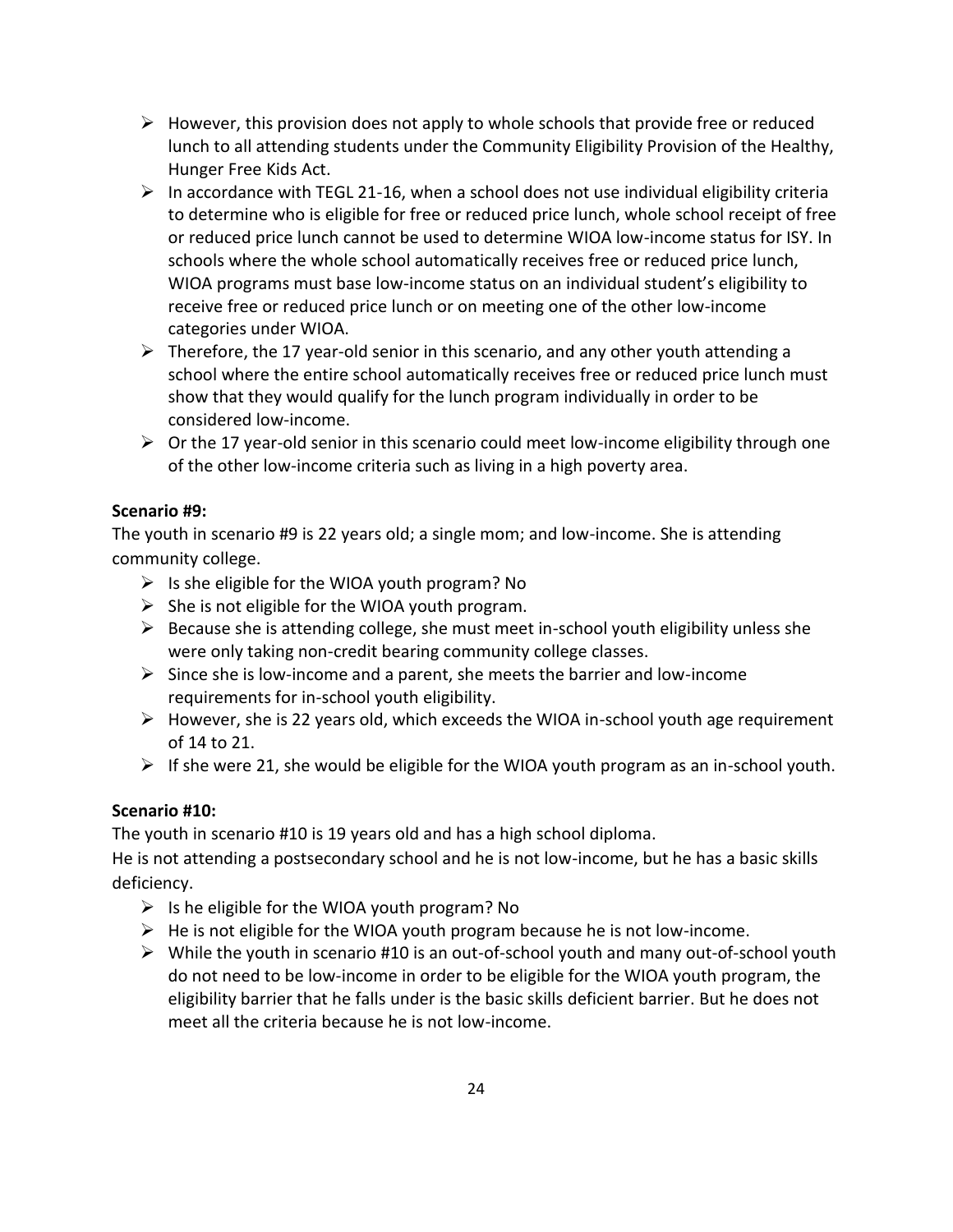- $\triangleright$  As discussed in 20 CFR § 681.250, youth who are not attending school and are basic skills deficient must be low-income to meet the out-of-school youth eligibility requirements.
- 20 CFR § 681.250 in further details states, "For OSY, only those youth who are the recipient of a secondary school diploma or its recognized equivalent and are either basic skills deficient or an English language learner and youth who require additional assistance to enter or complete an educational program or to secure or hold employment must be low-income."
- $\triangleright$  If the youth in scenario #10 met one of the other out-of-school youth eligibility barriers that did not require low-income, such as an individual with a disability, then he would be eligible for the WIOA youth program.